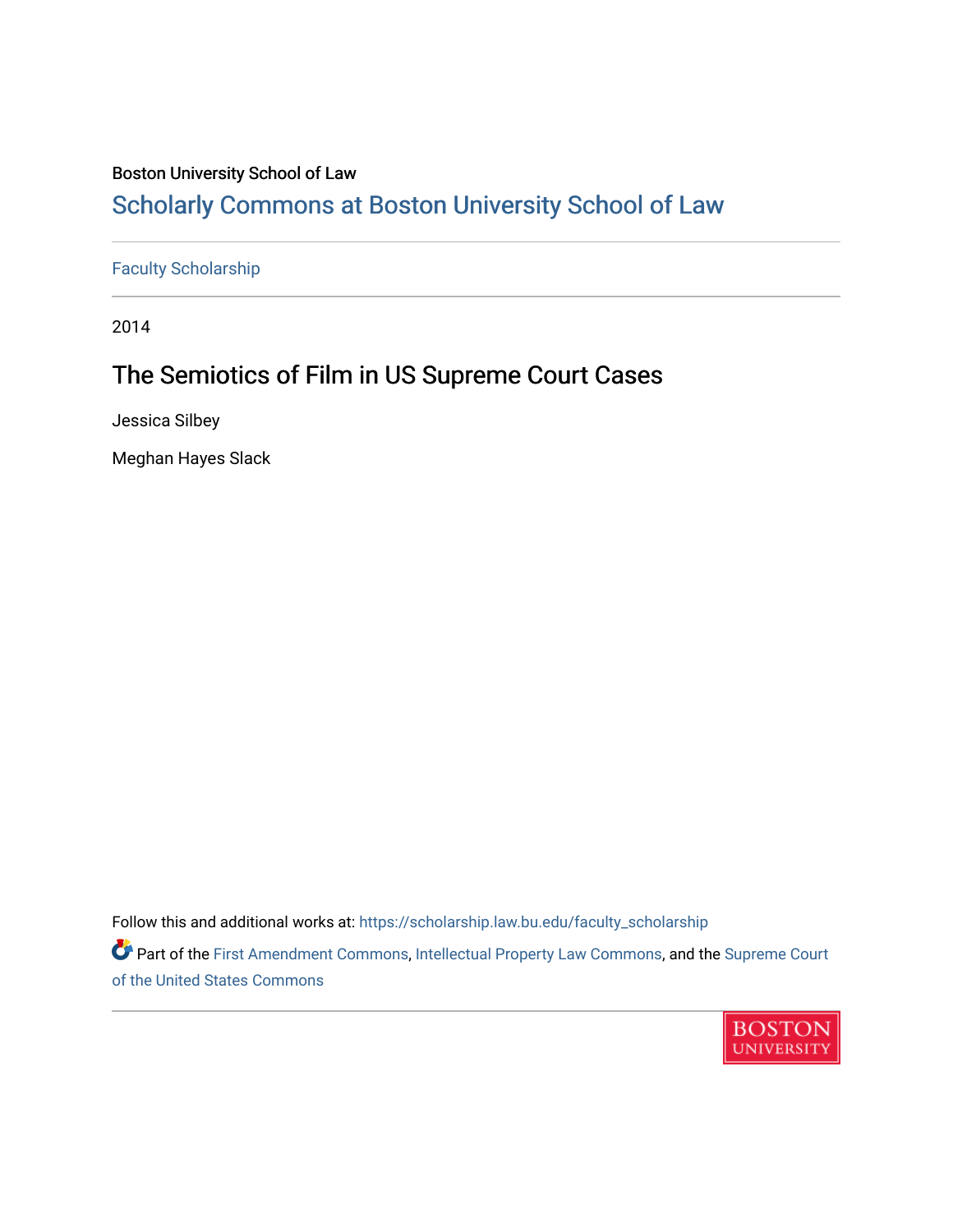

**Legal Studies Research Paper Series Research Paper 14-16 June 6, 2014**

## **The Semiotics of Film in US Supreme Court Cases**

**Jessica Silbey Professor of Law, Suffolk University Law School**

This paper can be downloaded without charge from the Social Science Research Network: http://ssrn.com/abstract=2446976

> 120 Tremont Street Boston, MA 02108

www.law.suffolk.edu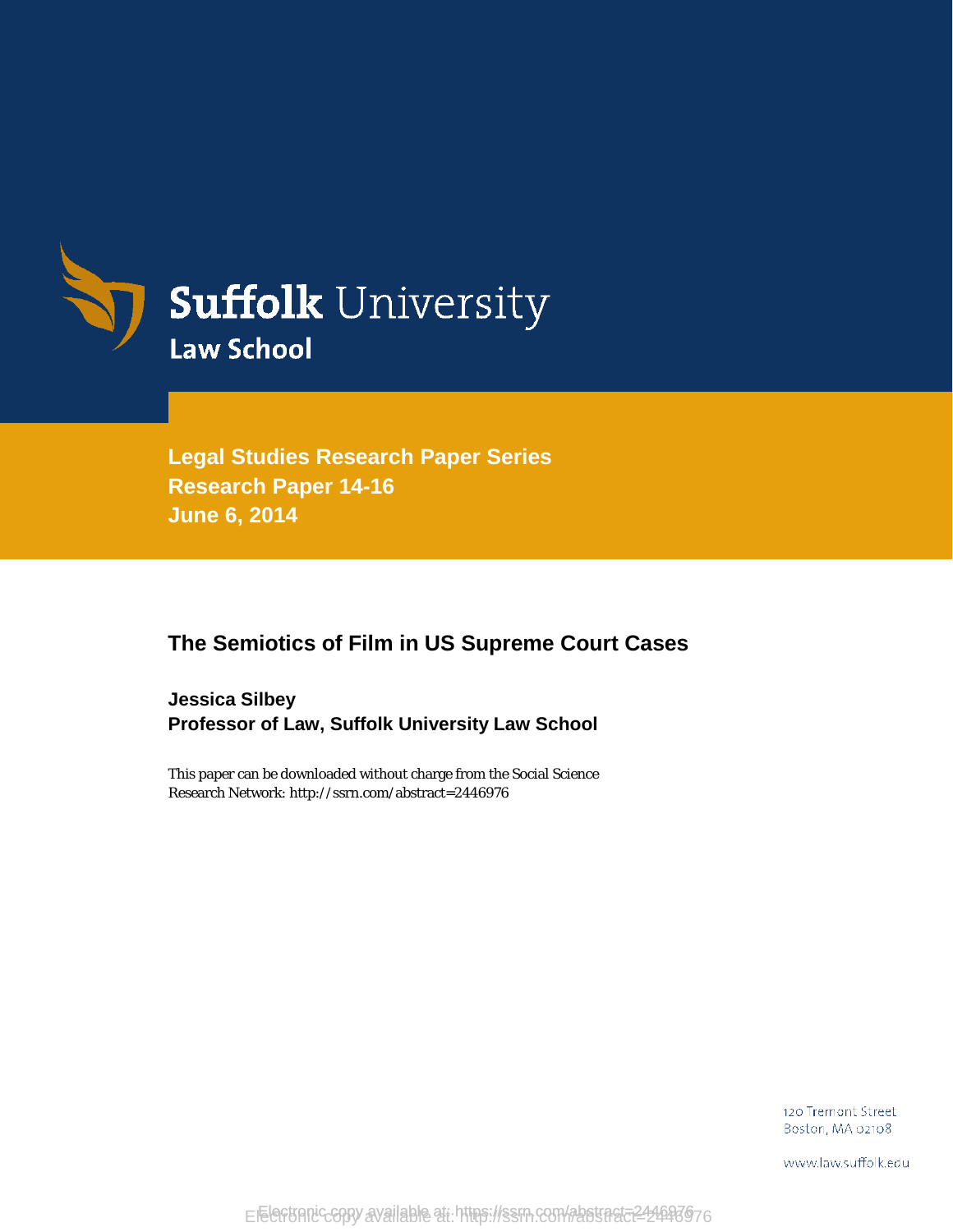## **Chapter 9 The Semiotics of Film in US Supreme Court Cases**

 **Jessica Silbey and Meghan Hayes Slack** 

**Abstract** This chapter explores the treatment of film as a cultural object among varied legal subject matter in US Supreme Court jurisprudence. Film is significant as an object or industry well beyond its incarnation as popular media. Its role in law – even the highest level of US appellate law – is similarly varied and goes well beyond the subject of a copyright case (as a moving picture) or as an evidentiary proffer (as a video of a criminal confession). This chapter traces the discussion of film in US Supreme Court cases in order to map the wide-ranging and diverse relations of film to law – a semiotics of film in the high court's jurisprudence – to decouple the notion of film with entertainment or visual truth.

This chapter discerns the many ways in which the court perceives the role of film in legal disputes and social life. It also illuminates how the court imagines and reconstitutes through its decisions the evolving forms and significances of film and film spectatorship as an interactive public for film in society. As such, this project contributes to the work on the legal construction of social life, exploring how court cases constitute social reality through their legal discourse. It also speaks to film enthusiasts and critics who understand that film is much more than entertainment and is, in practice, a conduit of information and a mechanism for lived experience. Enmeshed in the fabric of society, film is political, commercial, expressive, violent, technologically sophisticated, economically valuable, uniquely persuasive, and, as these cases demonstrate, constantly evolving.

J. Silbey  $(\boxtimes) \cdot M.H.$  Slack

Suffolk University Law School, 120 Tremont Street, Boston, MA 02108, USA e-mail: jsilbey@suffolk.edu

A. Wagner and R.K. Sherwin (eds.), *Law, Culture and Visual Studies*, 179 DOI 10.1007/978-90-481-9322-6\_9, © Springer Science+Business Media Dordrecht 201 4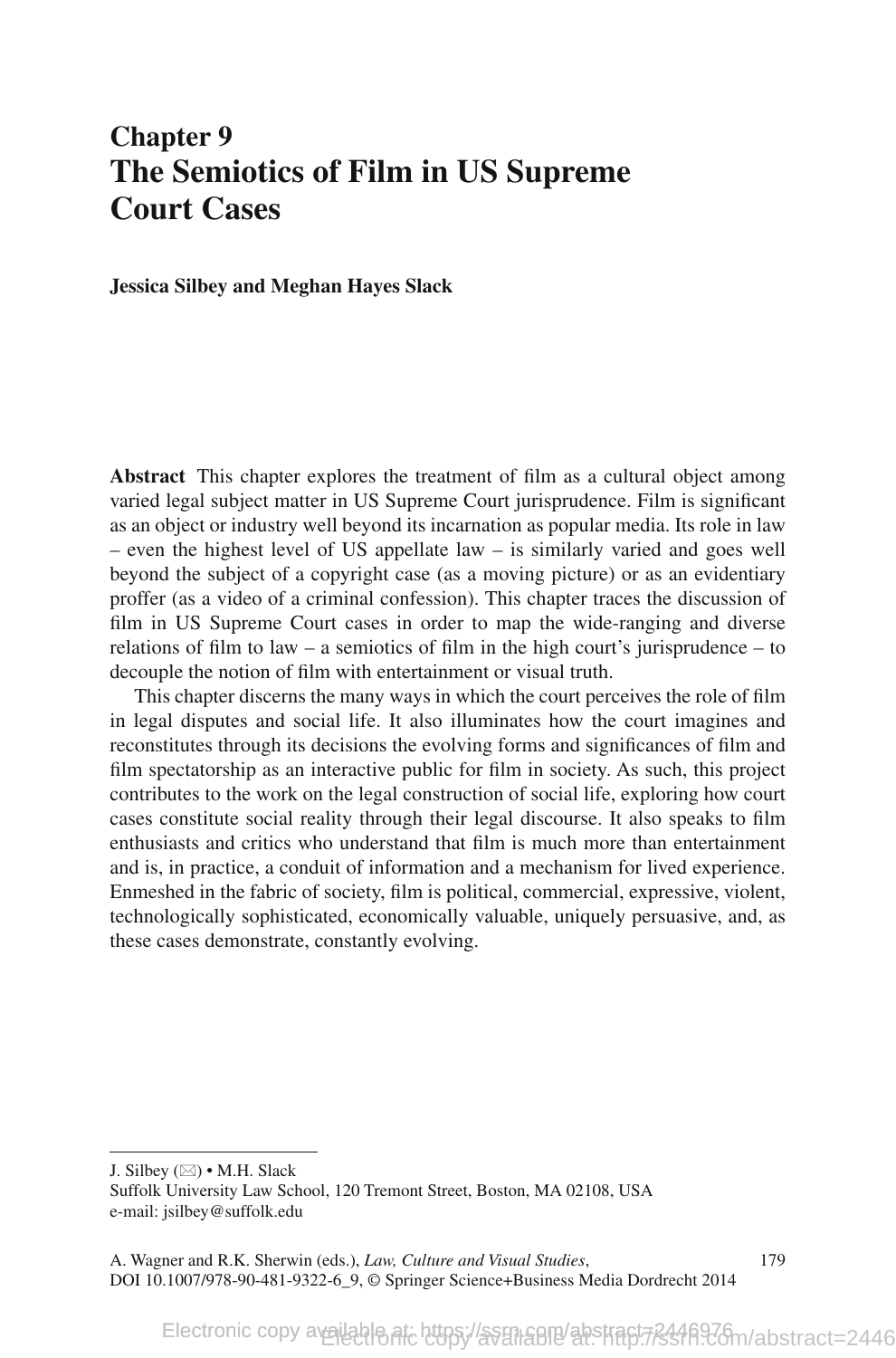#### **9.1 Introduction**

This chapter explores the treatment of film as a cultural object among varied legal subject matter. Film is significant as an object or industry well beyond its incarnation as popular media. Its role in law is also varied and goes well beyond the subject of a copyright case (as a moving picture) or as an evidentiary proffer (as a video of a criminal confession). My interest in tracing the discussion of film in Supreme Court cases is to map the wide-ranging and diverse relations of film to  $law - a$ semiotics of film in the highest US court's jurisprudence  $-$  to decouple the notion of film with entertainment or visual truth (Silbey  $2004$ ).

Usually, the interdisciplinary study of law and film takes one of three paths. One path is a "law-in-film" approach, which is primarily concerned with the ways in which law and legal processes are represented in film (Chase  $1996, 2002$ ).<sup>1</sup> The "law-in-film" approach considers film as a jurisprudential text by asking how law should or should not regulate and order our worlds by critiquing the way it does so in the film (Kamir  $2006$ ). The second path is a "film-as-law" approach, which asks how films about law constitute a legal culture beyond the film.<sup>2</sup> This approach pays special attention to film's unique qualities as a medium and asks how its particular ways of world-making shape our expectations of law and justice in our world at large (Silbey 2001; Johnson [2000](#page-25-0)). Writings in the "film-as-law" vein explore the rhetorical power of film to affect popular legal consciousness (Silbey [2001](#page-26-0)). They also may look closely at film's capacity to persuade us of a particular view of the world, to convince us that certain people are good or bad or guilty or innocent by positioning the film audience as judge or jury (Silbey 2007a, b). This "film-as-law" scholarship explains "how viewers are actively positioned by film to identify with certain points of view; to see some groups of people as trustworthy, dangerous, disgusting, laughable; to experience some kinds of violence as normal; to see some lives as lightly expendable" (Buchanan and Johnson 2008, 33–34; Lucia 2005). In this latter approach, film and law are compared as epistemological systems, formidable social practices that, when combined, are exceptionally effective in defining what we think we know, what we believe we should expect, and what we dare hope for in a society that promises ordered liberty (Silbey 2007a, b).

A third approach to film and law explores the many ways film can be used as a legal tool. Increasingly, film is used to enhance policing and investigations (think surveillance cameras, filmed crime scenes, interrogations, and confessions) (Id). Film is also used as a species of legal advocacy to augment trial tactics (opening and closing statements or evidentiary proffers) (Sherwin [2011 \)](#page-26-0) , settlement conferences, or administrative hearings (e.g., clemency videos) (Austin 2006). The study of film

 <sup>1</sup> Both of these books are most akin to the law-in-literature approach. Jessica Silbey, *What We Do When We Do Law And Popular Culture*, 27 LAW & Soc. INQUIRY 139, 141–42 (2002) (describing the law and literature movement).

<sup>&</sup>lt;sup>2</sup>I deliberately reverse the nouns here. Where law-as-literature or law-as-film is a study of law as a rhetoric (be it linguistic or visual rhetoric), film-as-law is a study of filmic practices that are as pervasive and effective as legal ones in the ways in which they influence and inspire social order.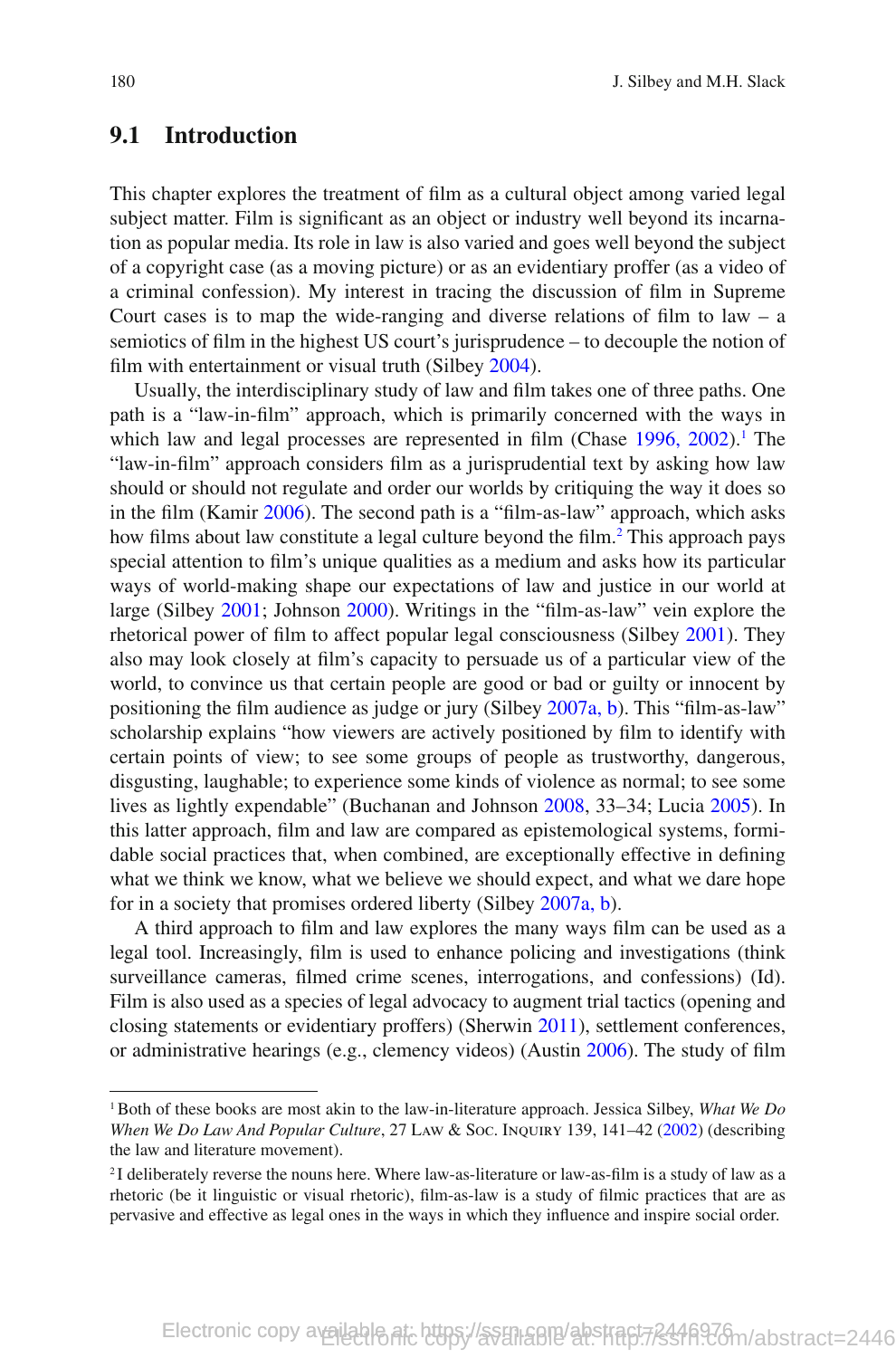in this area of law connects the understanding of film as a complex visual rhetoric with the practice of law as an authoritative and persuasive adjudicative mechanism.

This chapter begins a new path of law and film study. As a semiotics of film in law, it explores how film (the linguistic term and cultural object) is meaningful among Supreme Court cases. Quite literally, this chapter explores the system of meaning that is produced by a data set of Supreme Court cases that discuss film. Following Saussurean linguistics, the chapter asserts that "film" does not correspond to a preexisting concept or object outside of the legal case. To the contrary, "film" is understood only in terms of its relation to the discussion of the legal matter in the case and other like cases and, importantly, in terms of its difference from other issues and items discussed in this body of law that are "not film."<sup>3</sup> When analyzed this way, these cases help constitute that which is film in Supreme Court jurisprudence.

One cannot understand film, of course, without contemplating its audience. By definition, film is meaningful because of the manner in which it is experienced. Insofar as the following discussion delineates film as relating to multiple practices and objects in social life, the discussion also draws attention to the ways in which that delineation depends more or less on the court's construction of a film audience. Thus, as much as the below analysis discerns the many ways in which the court perceives the role of film in legal disputes and social life, it also illuminates how the court imagines and reconstitutes through its decisions the evolving forms and significances of film spectatorship – an interactive public for film in society.

 This project contributes to the work on the legal construction of social life and should be interesting to those who wonder how court cases constitute social reality through their legal discourse.<sup>4</sup> It might also be interesting to those film enthusiasts and critics who understand that film is much more than entertainment and perhaps, as such, may also be a problematic conduit of information. Enmeshed in the fabric of society, film is political, commercial, expressive, violent, technologically sophisticated, economically valuable, uniquely persuasive, and, as these cases demonstrate, constantly evolving.

<sup>&</sup>lt;sup>3</sup> For a much more thorough discussion of semiotic analysis and a specific area of law, *see* Barton Beebe, *The Semiotic Analysis of Trademark Law*, 51 UCLA L. REV. 621, 629-633 (2004).

In a given language, all the words which express neighbouring ideas help define one another's meaning. Each of a set of synonyms like *redouter* ("to dread"), *craindre* ("to fear"), *avoir peur* ("to be afraid") has its particular value only because they stand in contrast with one another. If *redouter* did not exist, its content would be shared out among its competitors.… So the value of any given word is determined by what other words there are in that particular area of the vocabulary.... No word has a value that can be identified independently of what else there is in the vicinity.

Beebe*,* 640 (quoting Ferdinand de Saussure, *Course in General Linguistics* , ed. Charles Bally and Albert Sechehaye in collaboration with Albert Reidlinger, trans. Roy Harris (Peru: Open Court, 1990), 114).

 <sup>4</sup> See, for example, Melissa Murray, *Strange Bedfellows: Criminal Law, Family Law, and the Legal Construction of Intimate Life*, 94 Iowa L. Rev. 1253 (2009) (describing how formal law – statutes and cases – constructs and constitutes notions of intimacy).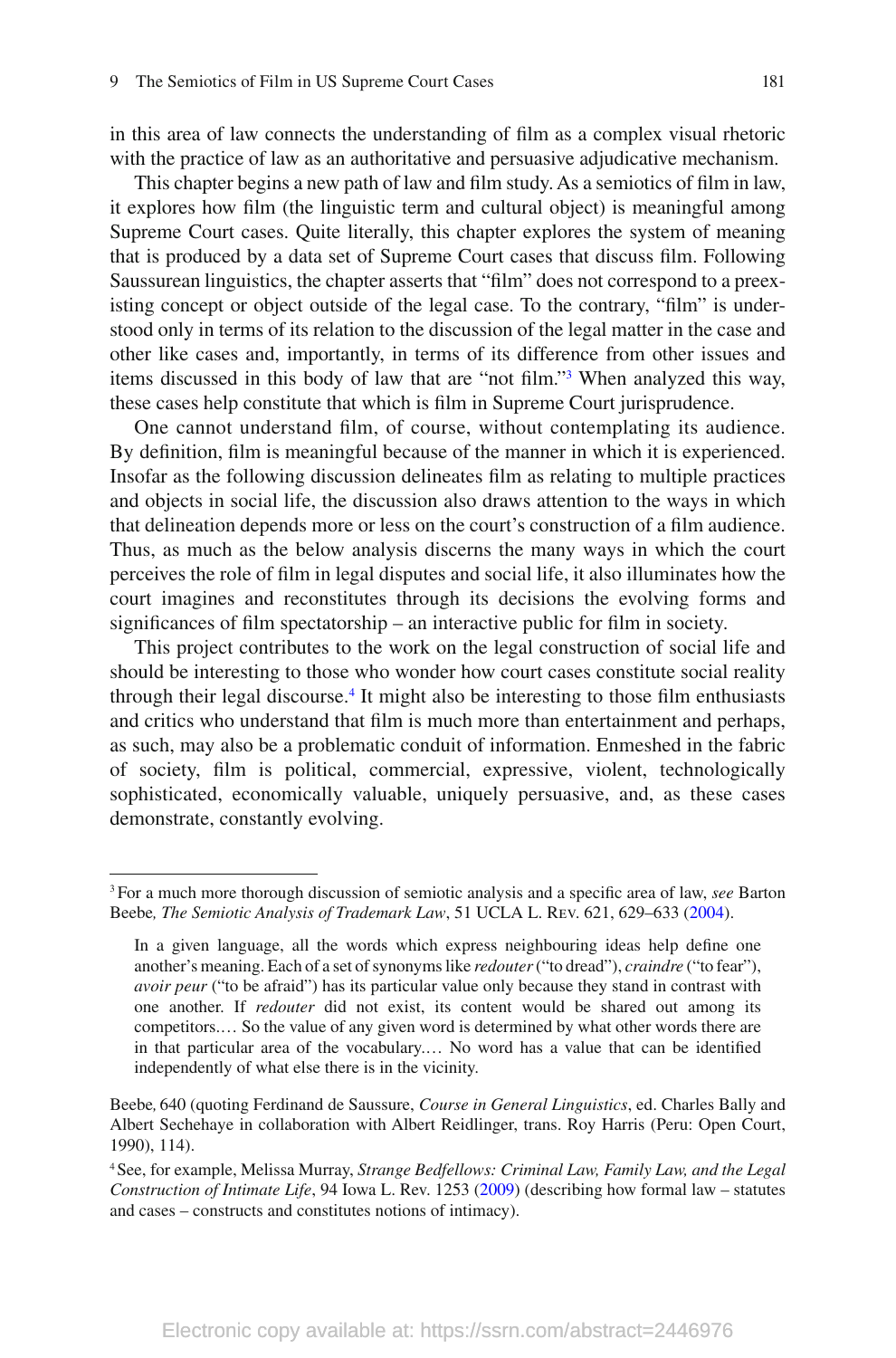### **9.2 Process**

 The cases for this project were found by searching the Westlaw US Supreme Court database (SCT) for terms that included "film," "video," or "moving picture." This initial search yielded roughly 885 unique results that dated from 1894.<sup>5</sup> In more than half of these cases, the search term occurs solely in the case caption or in a quotation in the case and was not otherwise relevant to the legal issue being adjudicated. These cases were deleted from the data set. Approximately 300 cases remained after this initial filtering process was complete.

 After reviewing these hundreds of cases, 153 of them contained a discussion of film in which film is relevant as film (and not as something else). These  $153$ cases were divided into seven categories. Some cases fit in more than one category. The categories are also porous, overlapping in legal doctrine and citing one another for similar legal principles. The largest two categories concern (1) First Amendment freedoms as they relate to censorship (33 cases) and (2) the interrelation of obscenity law and privacy (44 cases). These two categories contain more than half of the 153 cases. The other categories are (3) search and seizure  $(14 \text{ cases})$ ,  $(4)$  publicity  $(6 \text{ cases})$ ,  $(5)$  evidence  $(11 \text{ cases})$ ,  $(6)$  antitrust  $(26 \text{ cases})$ , and (7) intellectual property (19 cases). Considering these categories as whole, it would be fair to say that film becomes relevant to law and law to film when courts evaluate (1) the contours and importance of First Amendment protections at its margins, (2) the fairness and accuracy of judgments about criminal liability, and  $(3)$  the structure of economic relations in terms of an optimal efficiency in market regulation.

 The remainder of this chapter will discuss each of these categories in further detail and describe the treatment of film within each category to discern the variations in the significance of film as a cultural object as well as in the resulting constitution of film audiences.

<sup>&</sup>lt;sup>5</sup> The data set is on file with the author and is available for review upon request.

 <sup>6</sup> Several other categories were created but subsequently removed from the data set because they did not relate sufficiently to the question at issue. For example, a category regarding the Federal Communications Commission (FCC) was created but not considered for this essay because they involved regulation of radio and television programming far more than "film" in any sense of the word. The cases in that category concerned interpreting FCC regulations and the extent of the FCC's power. *See FCC v. Midwest Video Corp.* , 440 U.S. 689 (1979); *U.S. v. Midwest Video Corp.* , 406 U.S. 649 (1972); *FCC v. Schreiber* , 381 U.S. 279 (1965). A group of cases focusing on religious freedom mentioned film and film equipment but not to any extent that would illuminate the meaning of film beyond that it is communicative. *See Good News Club v. Milford Cent. Sch.* , 533 U.S. 98 (2001); *Lamb's Chapel v. Ctr. Morches Union Free Sch. Dist.* , 508 U.S. 384 (1993); Meek v. Pittenger, 421 U.S. 349 (1975). Other categories excluded include a miscellaneous criminal category, labor law, civil rights, tax law, jurisdiction, and federal court procedure.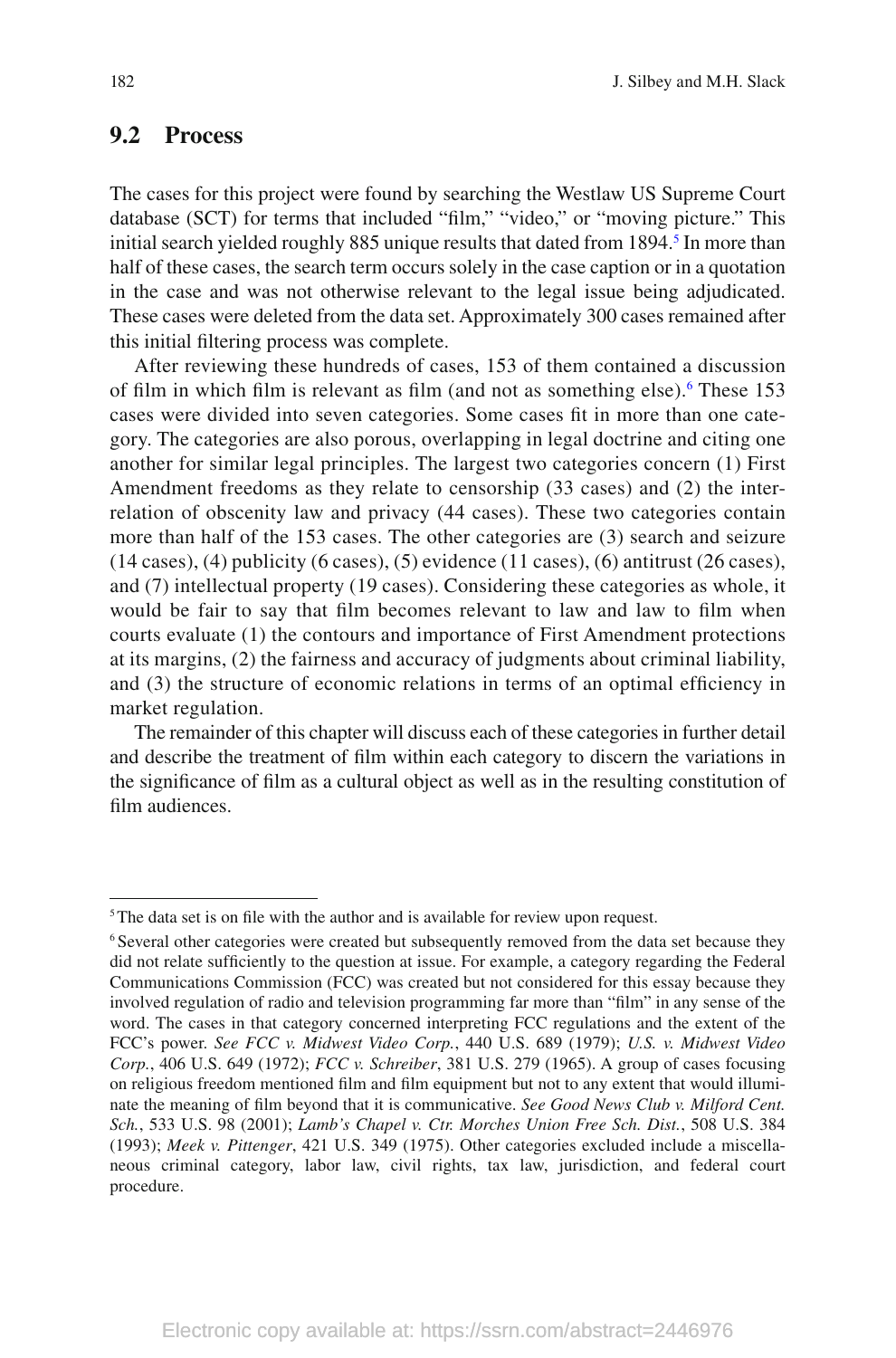#### **9.3 Categories of Analysis**

#### *9.3.1 First Amendment: Freedom of Expression and Censorship*

Between 1915 and 1952, film was not protected as speech under the First Amendment. "It seems not to have occurred to anybody … that freedom of opinion was repressed in the exertion of power [via the censorship of films]  $\dots$  The rights of property were only considered as involved. It cannot be put out of view that the exhibition of moving pictures is a business, pure and simple, originated and conducted for profit, like other spectacles, not to be regarded, nor intended to be regarded … we think, as part of the press of the country, or as organs of public opinion" ( *Mut. Film Corp. v. Indus. Comm'n of Ohio* 1915, 236 U.S. 230, 244). *Mutual Film Corporation* begins this line of legal analysis in 1915, in which the Supreme Court upholds an Ohio statute that created a board of censors for motion picture films. Recognizing that film is a lucrative and popular business, the court also recognizes that films may be "useful, interesting, amusing, educational and moral" (Id, 241). Indeed, the court acknowledges film's "power of amusement" that might appeal to "a prurient interest" (Id, 242), that film is "[v]ivid, useful, and entertaining, no doubt, but … [also] capable of evil" (Id, 244). The court concludes, therefore, that states are within their police powers to "supervise moving picture exhibitions" when "in the interest of public morals" (Id, 242).

The court does not deny that film is a "medium[] of thought," but it says "so are many things ... [like] theater, the circus, and all other shows and spectacles" (Id, 243). The argument comparing the right to exhibit films free from a censor board's approval with right to publish a newspaper article or speak at a political rally "is wrong or strained" the court says (Mut. Film Corp. v. Indus. Comm'n of *Ohio*). The court refuses to "extend<sup>[]</sup> the guaranties of free opinion and speech to the multitudinous shows which are advertised on the billboards of our cities and towns" (Id). Motion pictures and "other spectacle" are not of a "legal similitude to a free press and liberty of opinion" (Id, 243–244).

In the early years of film, it was not unheard of to compare film to the theater or a circus ( *Gibson v. Gunn* 1923, 202). Film's unruly and unpredictable effect on its audience worried courts, who were charged with controlling the legal proceedings to ensure fairness and stability and applying the law to achieve the same ends. Attempting to discipline the medium of film through censor boards also made sense, given the inherent conservative nature of courts as the last place where innovative technology and cultural revolution would be embraced (Mnookin [1998](#page-26-0)).

It is nonetheless surprising to consider that the Supreme Court thought film was not sufficiently expressive  $-$  in the way that print media or public speaking could be – such that burdening it with censorship boards would not frustrate the goal of deliberative democracy that the First Amendment was intended to foster. It is fair to say that the Supreme Court, until it changed its mind in 1952 with *Burstyn v. Wilson* (1952, 343), paradoxically thought film pathetically empty in terms of its content and potentially dangerous in terms of its form.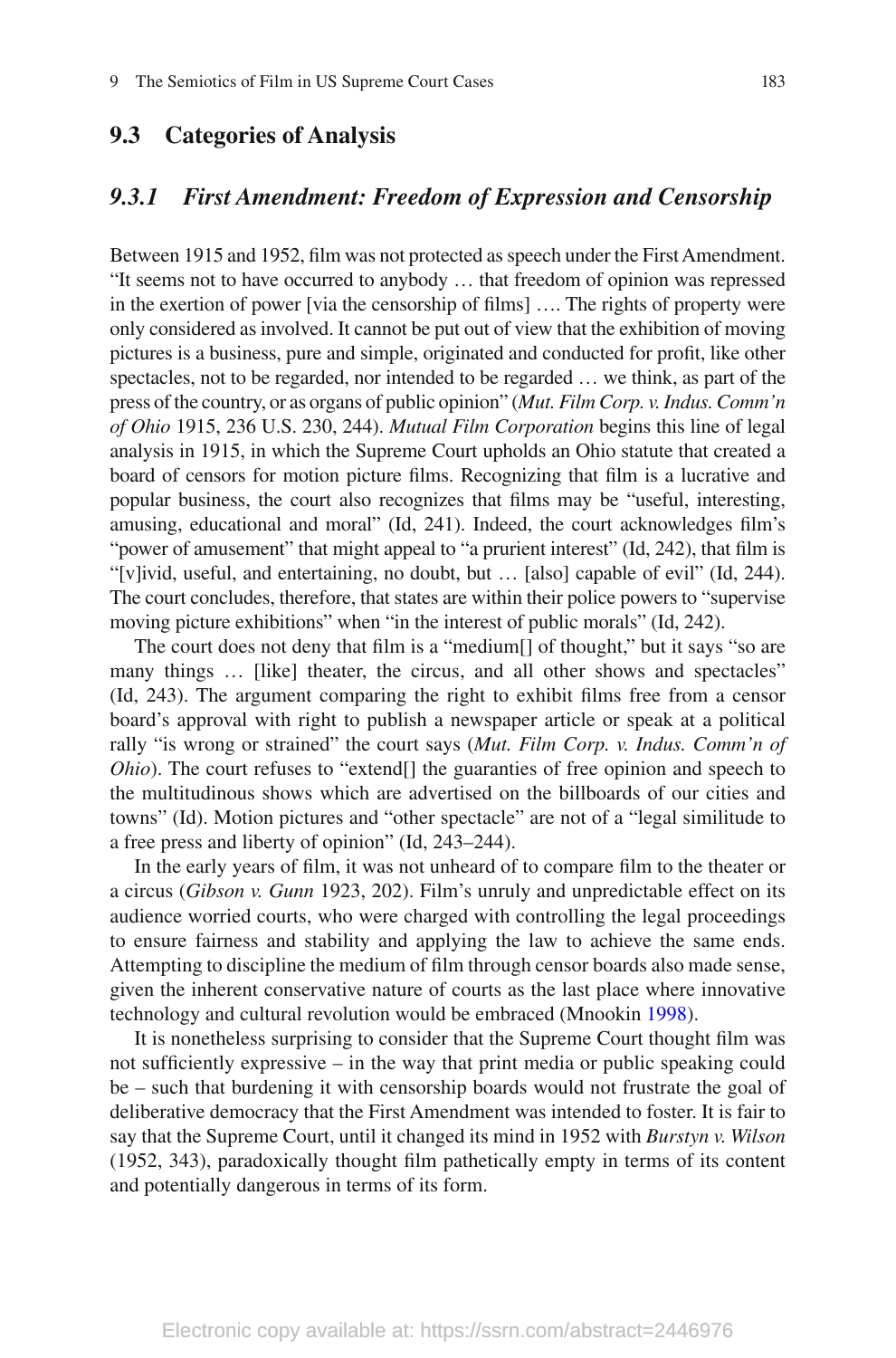In 1952, the court overrules *Mutual Film* declaring "motions pictures … an organ of public opinion … designed to entertain as well as inform" (Id, 501). The court has not changed its mind on the force or content of film. The Supreme Court acknowledges that "motion pictures [may] possess a greater capacity for evil," but that "the line between the informing and the entertaining is too elusive for the protection of that basic right (a free press). Everyone is familiar with instances of propaganda through fiction. What is one man's amusement, teaches another's doctrine" (Id, 501–502).

 What has changed? The court mentions the incorporation of the First Amendment to the states through the Fourteenth Amendment and the advent of sound film in 1926. It does not mention the popular cinematic movements – film noir and classical Hollywood – both well developed and appreciated by 1952. Nor does it mention the newsreel films covering wartime events that were shown before feature films, by that time regular occurrences. Indeed, the court seems to accept without analysis what it rejected in *Mutual Film*: that "motion pictures are a significant medium for the communication of ideas" (Id, 501). The court may be adopting (albeit silently) the anticensorship arguments in lower courts and culture that raged against state censorship prior to *Burstyn*.<sup>7</sup> Certainly, there was a rich debate in the years between *Mutual Film* and *Burstyn* in the First Amendment realm outside the film context, in libel and privacy law, incitement, obscenity, and commercial speech.<sup>8</sup> Indeed, from 1915 to 1952, the Supreme Court decided several major cases in the First Amendment area, changing the doctrine significantly.<sup>9</sup> For example, by midcentury, commercial speech – one seemingly discrediting aspect about film in *Mutual Film* – does not

<sup>7</sup>*See Dennis v. U.S.* , 341 U.S. 494, 579 (1951) (Douglas, J., dissenting) (arguing organizing Communist Party organization protected by First Amendment); *Lederman v. Bd. of Educ. of the City of N.Y.* , 95 N.Y.S. 2d 114 (N.Y. App. Div. 1949) (discussing importance of free speech in schools); *Robert v. City of Norfolk* , 188 Va. 413, 426 (1948) (stating license taxes are form of censorship that infringe on freedom of the press).

 <sup>8</sup> *Schenk v. U.S.* , 249 U.S. 47 (1919) (upholding violation of Espionage Act on the basis of distribution of anticonscription flier); *Abrams v. U.S.*, 250 U.S. 616 (1919) (upholding violation of Espionage Act on basis of distribution of perceived pro-Bolshevik pamphlets); *Near v. Minn.* , 283 U.S. 697 (1931) (invalidating state law that restricted freedom of press as applied to circumstances where paper critical of Chief of Police was perceived by state as malicious or scandalous); *Schneider v. State* , 308 U.S. 147 (1939) (invalidating state law that restricted public from distributing handbills in streets and on sidewalks); *Valentine v. Chrestensen* , 316 U.S. 52 (1942) (adding commercial speech to list of unprotected expression); *Martins v. City of Struthers* , 319 U.S. 141  $(1943)$  (invalidating anti-leafleting law as applied to Jehovah's Witnesses who were distributing fliers door to door); Saia v. New York, 334 U.S. 558, 562 (1948) (constraints on First Amendment freedoms should be narrowly tailored); Kunz v. New York, 340 U.S. 290, 294 (1951) (licensing systems must have standards; otherwise, they are overbroad and unconstitutional); *Beauharnais v. Ill.* , 343 U.S. 250 (1952) (upholding by 5–4 decision state libel law as applied to hate speech); *Roth v. U.S.* , 354 U.S. 476 (1957) (established obscenity as unprotected speech).

<sup>9</sup>*Kunz v. New York* , 340 U.S. 290, 294 (1951) (declaring licensing systems must have standards or are otherwise unconstitutionally overbroad); *Near v. Minnesota ex rel. Olson*, 283 U.S. 697, 713-14 (1931) (explaining different effect of restraints preventing publication versus effect of punishment following publication of illegal or improper statements and the court's preference for the latter); *Gitlow v. New York* , 268 U.S. 652, 666 (1925) (holding that the Due Process Clause of the 14 Amendment protects freedom of expression against infringement by states).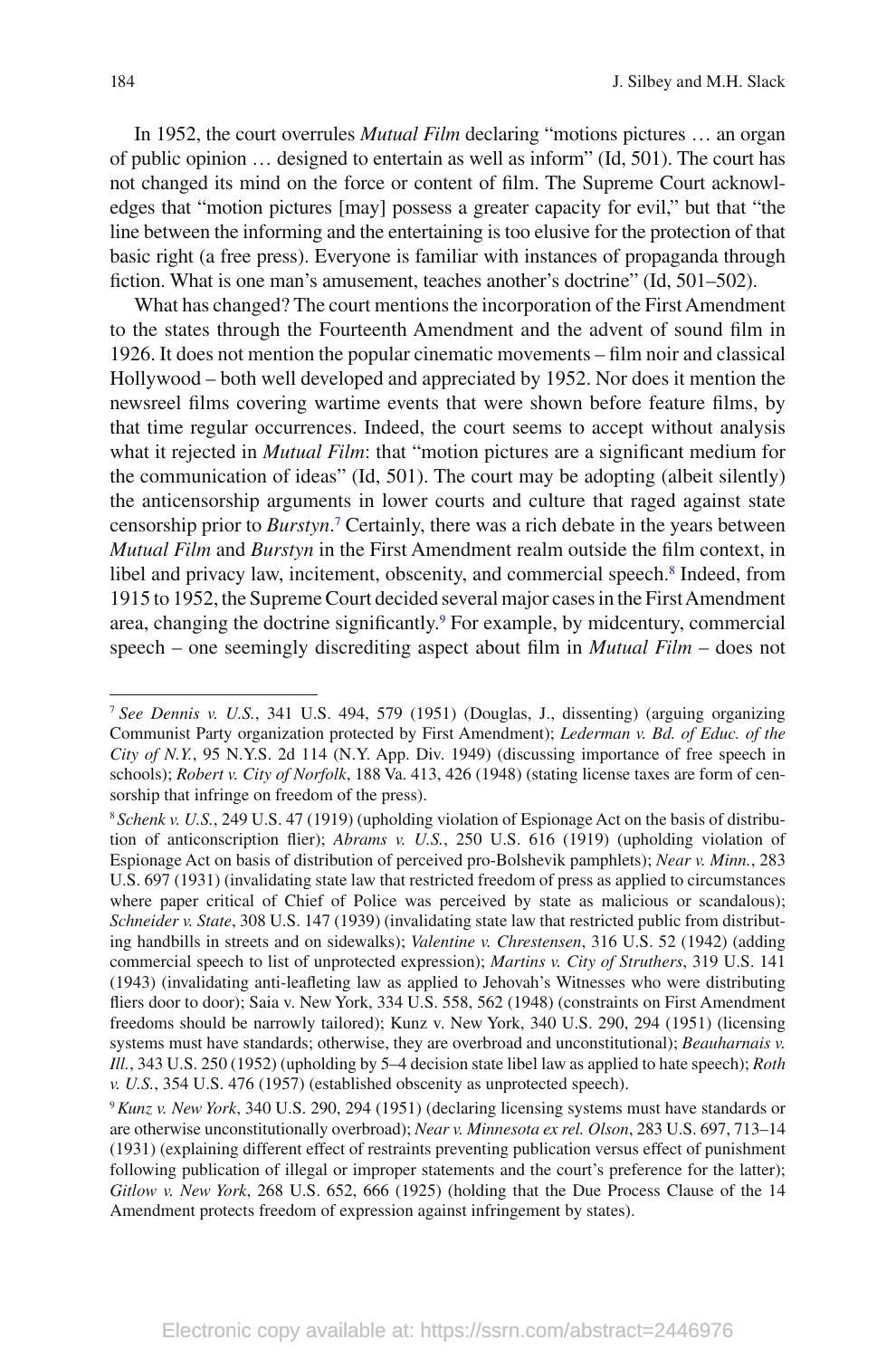necessarily deprive it of constitutional protection (Stone et al.  $1996$ ,  $1226-27$ ).<sup>10</sup> These and other influences can be read into *Burstyn* to explain the overruling of *Mutual Film* and *Burstyn*'s recharacterization of film as unprotected because it is a mere "medium of thought" resembling a circus to protected speech because it is a "significant medium for communication of ideas." This may seem like a too subtle shift in language on which to lay much emphasis, but the transformation in effect cannot be overstated. Where in the first decades of the twentieth century the transformative power of film was cause to censor, that same power in the middle of the century was reason the government could not control film unless exceptional circumstances were present (Stone, 504). What changed appears not to be film's qualities (in both cases film can be trivial and profound, dangerous and useful). The court was broadening the First Amendment's protective reach, discussing its application more frequently in the context of national security, complex commercial relations, and a diversifying cultural milieu. Film benefited from this lively debate. What changed was the perception that judges (or state censor boards) were not always the optimal evaluators of whether or not a film's content (or other expressive speech) is worthy of dissemination. Film being a subcategory of a growing volume of valuable and public speech, what changed was an appreciation for the acumen of (film) audiences and their capacity to judge for themselves. $<sup>11</sup>$ </sup>

#### *9.3.2 Obscenity and Privacy Concerns*

 The obscenity and privacy cases turn this analysis on its head. Obscenity is not protected speech under the First Amendment. This branch of US constitutional law is notoriously vague. Applying the standards for obscenity consistently is challenging and the reasons for the low protection (if any protection) debated. Nonetheless, the cases that evaluate allegedly obscene film – pornographic films – are consistent in the manner they treat and discuss the filmic nature of the speech. Whereas in the above section, film evolves into an expressive medium worthy of First Amendment protection, it can too easily be categorized as obscene to lose protection altogether. This is potentially the case because film's peculiar mechanism  $-$  its indexicality and exceptional capacity for verisimilitude – renders obscene films more like actions than speech (and thus outside the ambit of the First Amendment's protection of speech).

At first, reading through the obscenity cases, it seems that most state laws restricting pornographic films are upheld and those restricting other forms of alleged pornography (print media) fair worse under constitutional scrutiny. Digging deeper,

<sup>&</sup>lt;sup>10</sup> "Despite *Chrestensen* and *Breard*, ... [t]he mere presence of a commercial motive, for example, was not deemed dispositive, as evidence by Court's continued protection of books, movies, newspapers, and other forms of expression produced and sold for profit."

<sup>&</sup>lt;sup>11</sup> I am indebted to Peter DeCherney and Simon Stern for several of the ideas contained in this section. Any errors are my own.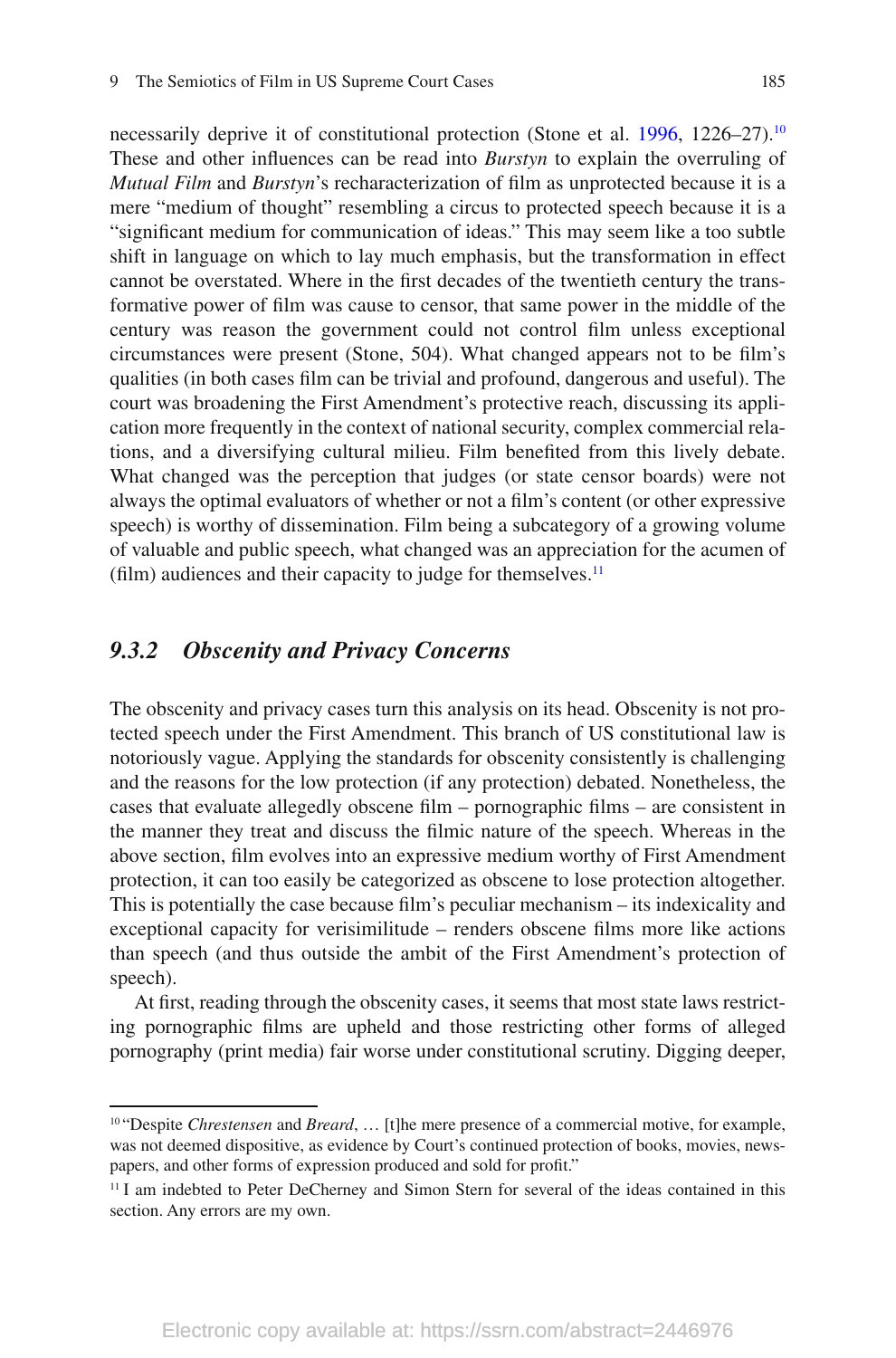this is not true. But there is something about pornographic films that encourages the court to take a closer look at the state's regulation and assess it in light of the facts. There is a sense from these cases that film does something different than other media. In contrast to allegedly pornographic novels that require elucidation and interpretation (and therefore are less likely to be low-value speech), the court speaks of the films as "the best evidence of what they represent" (*Paris Adult Theater v. Slaton*) 1973, 413) such that their value should be obvious upon viewing.<sup>12</sup> Consider Justice Stewart's famous quote: "I know [hard core pornography] when I see it, and the motion picture involved in this case is not that" ( *Jacobellis v. Ohio* 1964, 378); or the much ridiculed job for the justices of taking the pornographic films into their chambers for a feature-length viewing. Experiencing the film is necessary to an evaluation, but even then, the evaluation is instinctive. The court goes on to say that expert testimony is usually unnecessary because "hard core pornography … can and does speak for itself" (Id, 197). The court nonetheless seems to think that films do not speak all that much  $-$  at least not in the "expressive speech" kind of way. Instead, films; they  $intude - especially obscure films. This is the very reason observation is left unpro$ tected in the first place. If "'speech' for First Amendment purposes is defined by the idea of cognitive content, of mental effect, of a communication designed to appeal to the intellectual process … [and] hard core pornography is designed to produce a purely physical effect, … a pornographic item is in a real sense a sexual surrogate…. [Thus] hardcore pornography is sex, [not speech]" (Schauer [1979](#page-26-0)). If film is the most direct transposition of that which it represents, no wonder pornographic films are more highly scrutinized. Courts see themselves as evaluating acts not expression and, therefore, more free to uphold the state restriction.

Indeed, most of the obscene film cases deal with the intrusion of the film in the community: whether if played at a drive in, offended community members could easily avert their eyes (*Erznozik v. City of Jacksonville* 1975, 422), or whether the adult-only theater could be shuttered because of the exogenous effects of the theater on the otherwise non-consenting community ( *Paris Adult Theaters v. Slaton* 1973). Much of the debate over pornographic films since the World War I concerned the possible correlation between obscene material and crime. The famous Hill-Link Minority Report of the Commission on Obscenity and Pornography was cited frequently by the court in these cases as a justification for states to regulate commercial obscenity (Id, 58). As early as 1920, there was public concern at the growing number of pornographic films (*U.S. v. Alpers* 1950, 338)<sup>13</sup>:

 It concerns the tone of the society, the mode, or to use terms that have perhaps greater currency, the style and quality of life, now and in the future. A man may be entitled to read an obscene book in his room, or expose himself indecently there…. We should protect his privacy. But if he demands a right to obtain the books and pictures he wants in the market, and to foregather in public places … with others who share his tastes, then to grant him his right is to affect the world about the rest of us, and to impinge on other privacies.

<sup>&</sup>lt;sup>12</sup> This is precisely what the court says about film evidence that is relevant to the case but not the subject of the case itself. *See* Silbey, *Judges as Film Critics: New Approaches to Filmic Evidence* . 13 Citing to *The Motion Picture Industry* , vol. 254 of *Annals of the American Academy of Political and Social Science* (1947) 7–9, 140, 155, 157.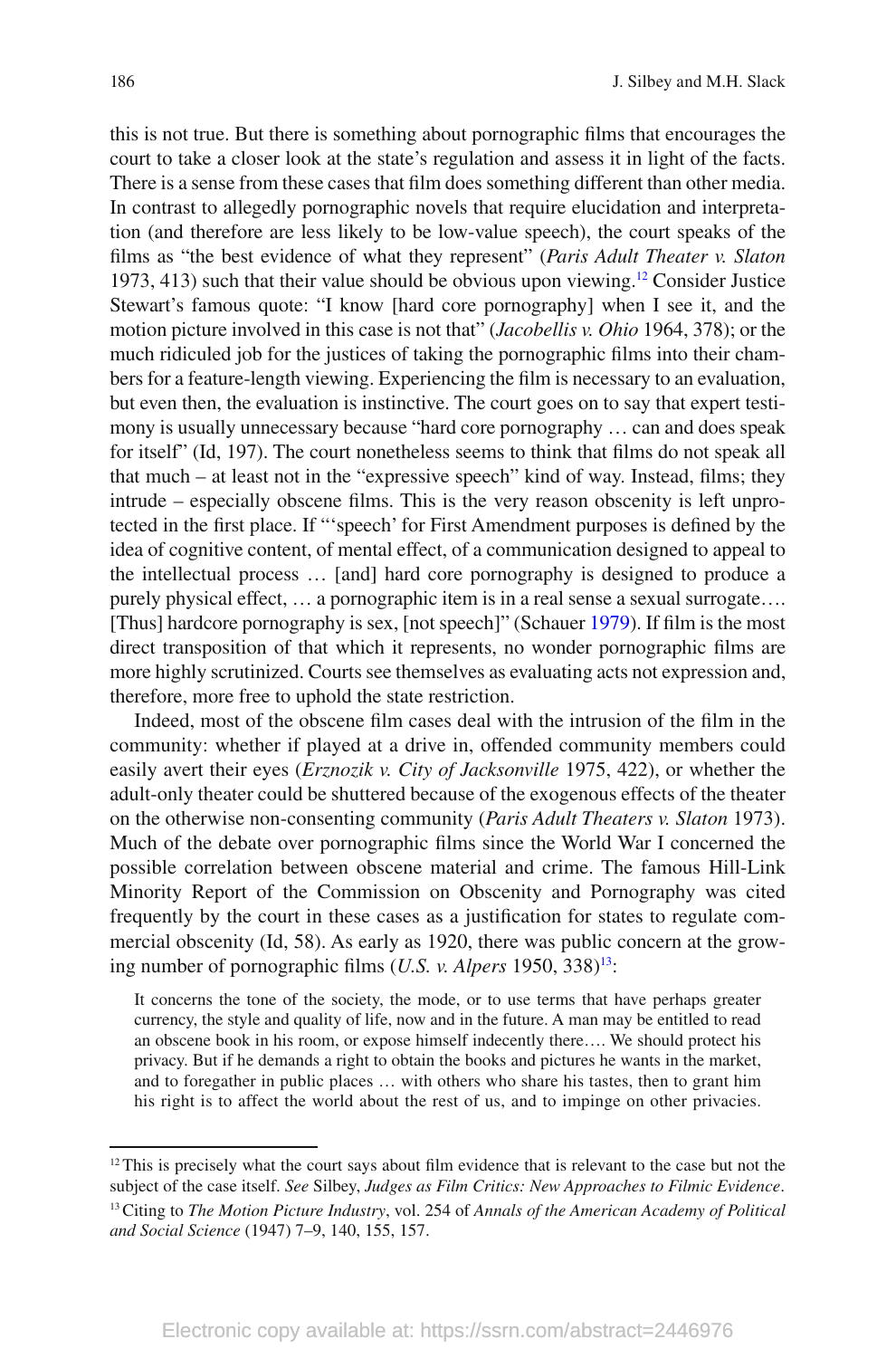Even supposing that each of us can, if he wishes, effectively avert the eye and stop the ear (which, in truth, we cannot), what is commonly read and seen and heard and done intrudes upon us all, want it or not. (*Paris Adult Theaters v. Slaton* 1973, 59)<sup>14</sup>

These films intrude only because they are in public  $-$  movie houses being places of public accommodation. And of course speech seeking protection is by its very nature public as well. Only when the film is brought into the privacy of one's home do the scales tip in favor of protection because it has become, by nature of the private space, unobtrusive. Even then, however, the film does not magically become protected speech. The private space merely adds a layer of protection from scrutiny because, presumably, it protects the community from any harm.

 Privacy is the counterpoint to obscenity. When the issue is the showing of an allegedly obscene film in a movie house or drive-in, or even when it is being transported as an article of commerce ( *U.S. v. Orito* 1973, 413), the judges feel free to evaluate the filmic expression as obscene or not. When the film is shown privately, the focus shifts from whether the speech is of the intellect or prurient to whether a state, in controlling this speech (whether or not of value), is intolerably intruding into a person's fundamental privacy. In *Stanley v. Georgia* (1969), the defendant was convicted of possessing obscene films under a state law that prohibited the possession of all obscene matter. In this case, the court famously quotes the origins of the right to privacy in one's home, the right "as against the government ... to be let alone," "to protect Americans" in their beliefs, their thoughts, their emotions and their sensations" (Id, 564). 15 Whereas Brandeis in this quote from *Olmstead* may or may not have been thinking of the newest visual technology as safeguarding a "man's spiritual nature," the *Stanley* Court must be so thinking as they affirm the defendant's right to possess obscene films that are otherwise illegal to manufacture and distribute. The court does so, however, by elevating the status of the film to "the contents of [a] library" (Id, 565) and by accusing the state of Georgia of attempting "to control the moral content of a person's thoughts." "Our whole constitutional heritage rebels at the thought of giving government the power to control men's minds" (Id). Whereas in public, films are acts – they can intrude on our person, our serenity – in private, they are great books, or, at least, they are enough like great books that while potentially unconventional or objectionable are nonetheless off limits to the court's judgment.<sup>16</sup>

 <sup>14</sup> Quoting Alexander Bickel, *Dissenting and Concurring Opinions* , 22 The Public Interest 25–26 (1971).

 <sup>15</sup> Quoting *Olmstead v. U.S.* , 277 US 438, 478 (1928) (Brandeis, J. dissenting).

<sup>&</sup>lt;sup>16</sup> The court goes on to say that the Constitution's "guarantee is not confined to the expression of ideas that are conventional or shared by a majority.… And in the realm of ideas it protects expression which is eloquent no less than which it is unconvincing. Nor is it relevant that … the particular films before the Court are arguably devoid of any ideological content. The line between the transmission of ideas and mere entertainment is much too elusive for this court to draw, if indeed such a line can be drawn at all. Whatever the power of the state to control public dissemination of ideas inimical to the public morality, it cannot constitutionally premise legislation on the desirability of controlling a person's private thoughts." *Stanley v. Ga.* , 566.

This does not apply to cases of the possession of child pornography where the film is again seen as an "act" rather than "expression" because of what it has done to the child. *U.S. v. Williams* , 553 U.S. 285 (2008); *Ashcroft v. Free Speech Coalition* , 535 U.S. 234 (2002).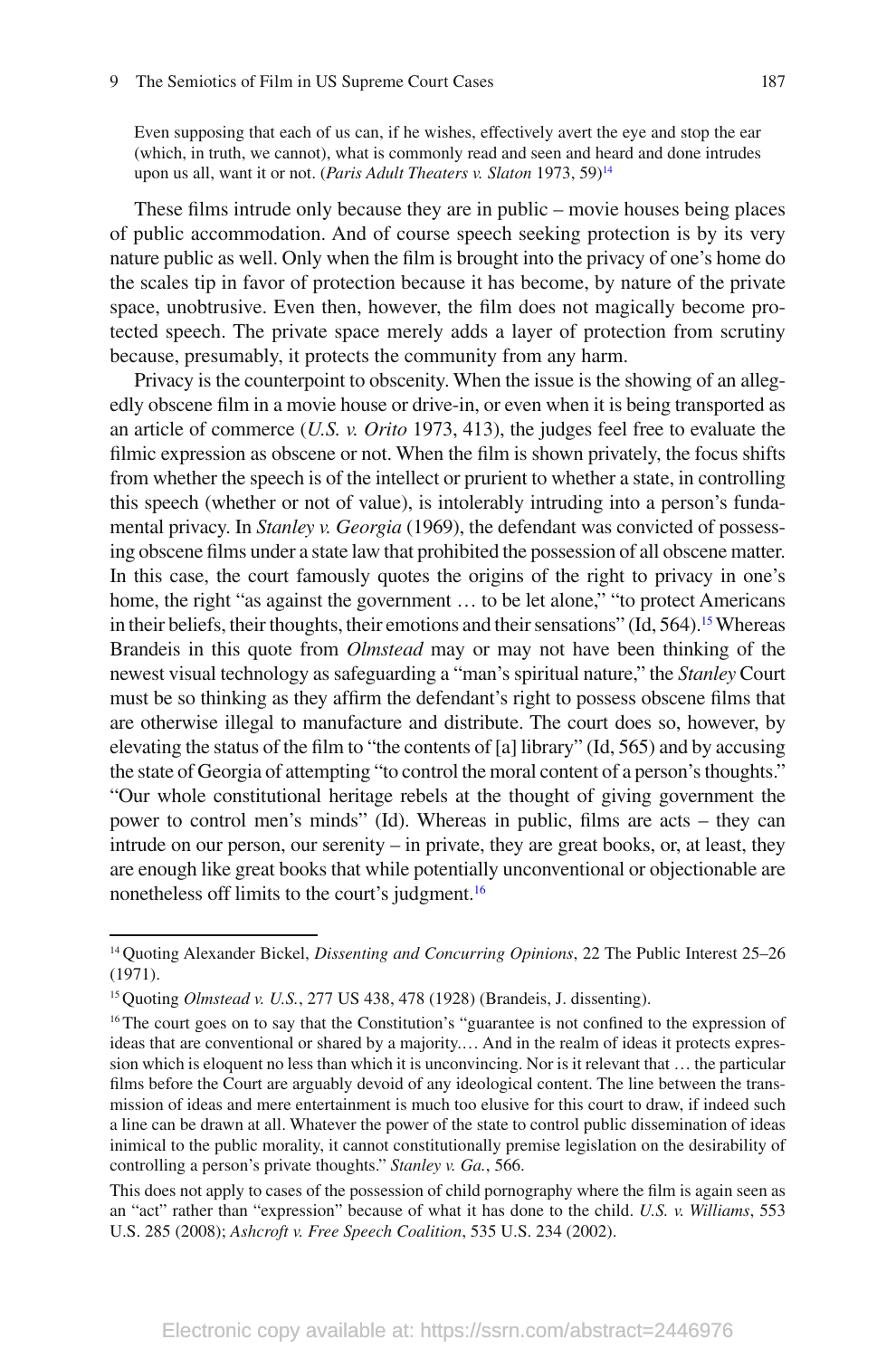Here again, we see a shift from the court as protector of a public by regulating acts to the court recognizing the capacity of the public – here in private – to decide for itself.<sup>17</sup> Necessarily, the court's construction of the film audience evolves. As the century progresses and film (and pornography) becomes disseminated more widely, the court appears to be tolerating more of it by trusting audiences to do the same. The court does so, while still reserving the power to control the most severe form of pornography by declaring those film renditions acts not speech, but not without close scrutiny of the film itself. As we will see later, this correlates to twenty-first century thinking about film as evidence in criminal cases (such as filmed confessions or surveillance film), where the act caught on film is not expressive or subject to interpretation but more like the thing itself. It therefore speaks for itself, unmediated by representational frames.<sup>18</sup>

#### *9.3.3 Search and Seizure*

The category of cases concerning the lawful search and seizure of films is an iteration of the above themes but distinguishes film as a cultural object in yet another way. Obscene film is categorically unlike other kinds of contraband  $$ such as narcotics or a weapon – which the court says are "dangerous in themselves" ( *Roaden v. Ky,* 1973). This makes sense only, however, if we understand film to have two components: a physical embodiment and an expressive existence.<sup>19</sup> Otherwise, what would distinguish one form of contraband, cocaine, from another kind of contraband, hard-core pornography? Both may be illegal; both may be harmful. But films are expressive in ways that narcotics are not. So we have in these cases a repetition of the notion of film as expressive and, therefore, specially treated by courts because they fall within the First Amendment ambit. But we also have in these cases, as we did in the obscenity cases, a concern about how to properly police the line between legal and illegal (constitutionally protected speech and unprotected *speech acts*) and concerns over who does that policing, how, and when.

<sup>&</sup>lt;sup>17</sup> Where previously film acts were akin to circus entertainment, here pornographic film is akin to sex acts.

 $18$  As one Supreme Court justice has said recently about the believability of a film of a car chase, "I see with my eyes … what happened…." Transcript of Oral Argument at 45, *Scott v. Harris* , 550 U.S. 372 (2007) (No. 05–1631) [hereinafter Transcript of Oral Argument].

<sup>&</sup>lt;sup>19</sup> This is the essence of much intellectual property – there is a tangible form (a book) and the intangible aspect (the expression). Law protects the two components differently, the former under real property statutes and the latter under intellectual property statutes. *See* 17 U.S.C. § 109 (2006) (first sale doctrine in copyright law drawing the distinction between selling a copy and thereby losing control over it, but retaining ownership rights over the original expression and preventing others from reproducing it).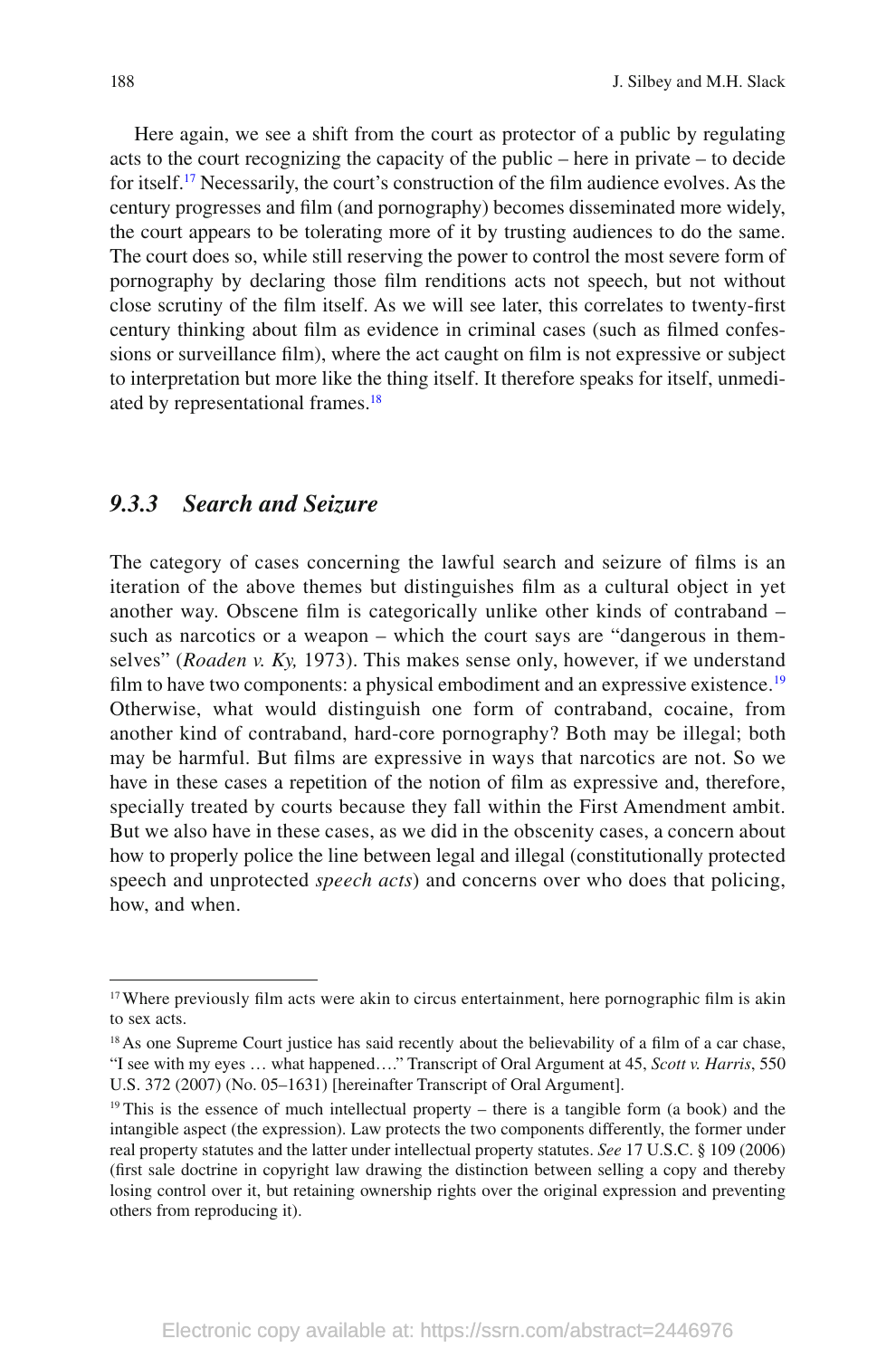The divisibility of film into a physical object and intangible expression is particularly clever in the search and seizure cases (to say nothing about the fact that it is true as a matter of intellectual property).<sup>20</sup> The court draws on national history to remind us that the "use by the government of power of search and seizure as an adjunct to a system for the suppression of objectionable publications is not new" (*Walter v. U.S* 1980).<sup>21</sup> In this way, lawful possession of an object (the film reel) must be distinct from the possession of its contents (the images on the reel or the story told by it). Otherwise, the government could use its police powers to control the dissemination of expression with which it disagreed under the auspices of emergency seizure of tangible goods. "The Bill of Rights was fashioned against the background of knowledge that unrestricted power of search and seizure could also be an instrument for stifling liberty of expression" (Marcus v. Search Warrant, 729).

The duality of film (as a tangible object and an intangible expression) manifests in the search and seizure cases in terms of the warrant requirement. "When contents of the package are books or other materials arguably protected by the First amendment and when the basis of the seizure is disapproval of the message contained therein, it is especially important that [the warrant] requirement be scrupulously observed" ( *Walter v. U.S* 1980 *,* 655). What does this mean? It means more than that a warrant must issue before a search can be effectuated. It means that the warrant must include both the film itself and the reason for viewing it, viewing being an independent search for which probable cause must exist (Id, 655). It means that a warrant must be supported by particular facts setting forth the basis of searching the contents of the film in addition to possessing the film itself (*Lee Art Theater Inc. v. Va.* 1968). Moreover, where the seizure of the film includes both the tangible item and the intangible expression (i.e., a copy of the film and a viewing of it), seizure must be for the basis of preserving evidence for trial and accompanied by an opportunity for prompt post-seizure judicial determination of obscenity (or other basis for illegality). $^{22}$  That is to say, the court requires a preliminary assessment of the content of the film – the nature of its expressivity and whether it is likely protected speech or not – before a warrant may issue at all. All of these requirements safeguard the evil of a prior restraint on speech.

 Because there is no exigency exception to the Fourth Amendment when seizing allegedly obscene material (in contrast to the case of seizing weapons or narcotics) ( *Roaden v. Ky* , 505–06), the method by which the determination that a warrant is necessary is much debated by the court. Here, the above-described aspects of the obscenity cases come to the fore. Except in the case of a large-scale seizure, an

<sup>20</sup>*See supra* note 19 and the discussion *infra* of intellectual property cases in the main text.

<sup>&</sup>lt;sup>21</sup> Citing *Marcus v. Search Warrant*, 367 U.S. 717, 724.

<sup>&</sup>lt;sup>22</sup> Heller v. N.Y., 413 U.S. 483 (1973). "Seizing films to destroy them or to block their distribution or exhibition is a very different matter from seizing a single copy of a film for the bona fide purpose of preserving it as evidence in a criminal proceeding, particular where … there is no showing or pretrial claim that the seizure of the copy prevented continuing exhibition of the film." *Lo-Ji Sales, Inc. v. N.Y.* , 442 U.S. 319, 328 (1979) (citations omitted).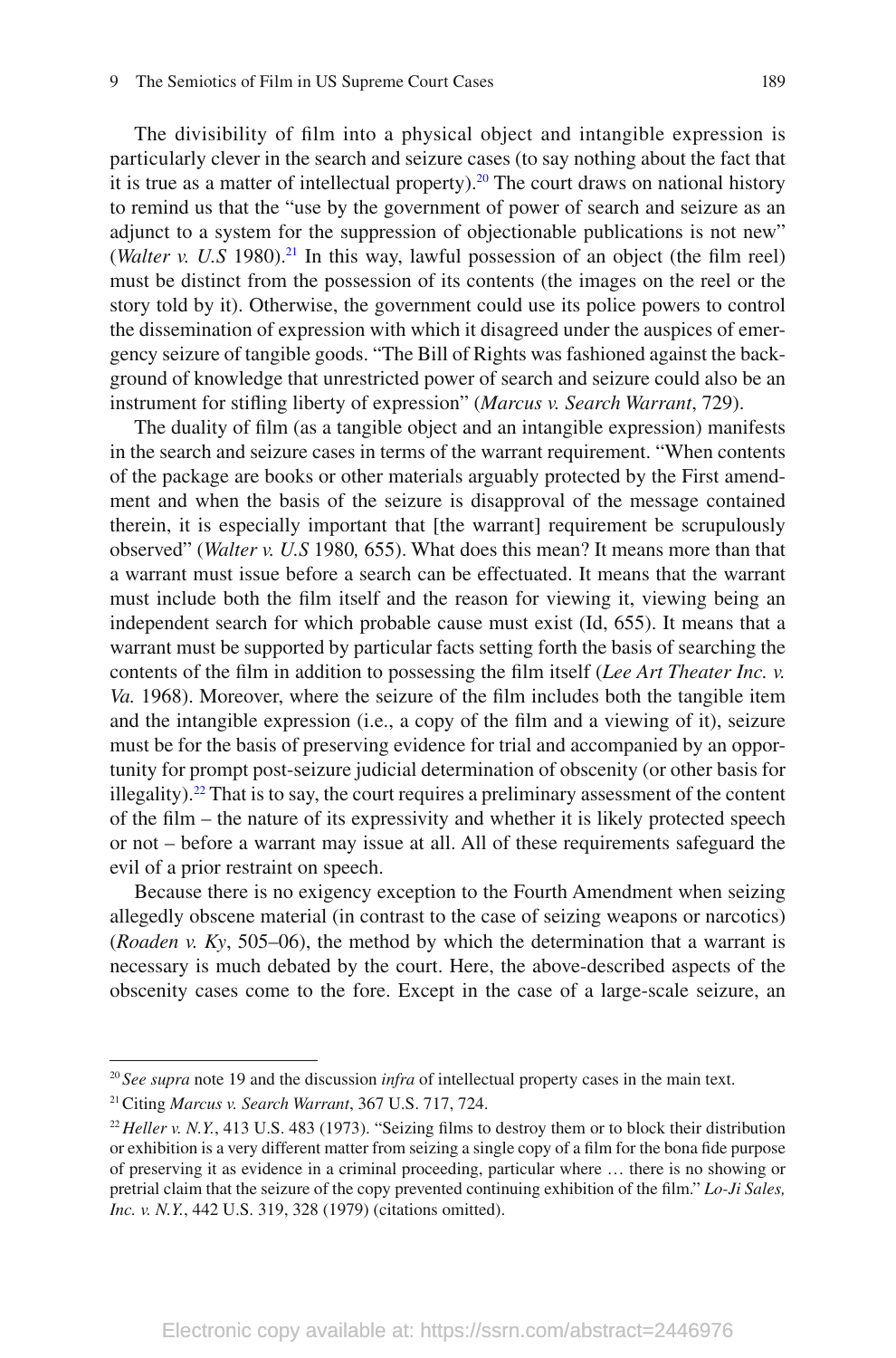adversary proceeding to determine probable cause for the search and seizure of the film is not necessary (*N.Y v. P.J. Video* 1986). But the determination of probable cause for that search must be made by a neutral, independent, and detached judge (*Heller v. N.Y.* 488). The determination can be based on having viewed the film in a theater before issuing warrant (Id, 488–89, n. 4) or after reviewing particularized factual assertions on the warrant request, which are not conclusory and provide the judge with adequate reasons for finding probable cause to declare the films illegal (*Walter v. U.S.* 656–57). The goal here is to enable the judge "to focus searchingly on the question of obscenity" ( *Heller v. N.Y,* 489).

These cases tell us, then, that the viewing of a film is a kind of search. This in itself is an interesting proposition. Viewing a film is both a search of a possession and a search of a mind; at least this must be true if we understand these cases to be about protecting freedom of thought and freedom of one's person (the intangible and the tangible). Viewing becomes a kind of personal intrusion (another interesting proposition) one against which the Constitution protects under certain circumstances.

 These cases also tell us that a judge's viewing is not as harmful or intrusive as an FBI or police search because of the focus and independence the judge brings to the task. The court explicitly says that a judge's review of a film for purposes of probable cause is less troubling than an FBI or police viewing of the film, calling the latter inherently harmful (*Walter v. U.S,*  $657$ ).<sup>23</sup> It is as if the judge is a doctor viewing the patient's naked body – detached and impersonal – and the police officer is a voyeur or interloper – lewd and unrestrained. Judges, here, are the best kind of critic, necessary and fair. $24$  Given the instinctive mode by which judges have been known to interpret expression as obscene or not (behind closed doors, "I know it when I see it") and the fact that judges are unlike the mass of popular audiences in their moving-going ways (Silbey [2008](#page-26-0)), this aspect of the search and seizure cases distinguishing judges from other kinds of law enforcement officers is puzzling. It nonetheless comports with other lines of cases in which judges are deemed the most appropriate gatekeeper for evaluating the extent of the state's use of force.

As much as these search and seizure cases redefine the nature of film (as an object and an expression) and of search (as a physical and mental intrusion), they are also about the nature of the viewer and searcher (the judge, police, or other state actor). Here again, film audiences are inseparable from the construction of film as a cultural object with political and social significance. Given the narrowed focus of the film audience here – judge or police – as opposed to the more diverse public from previous categories above, these cases affirm judges' conceit in their ability to interpret film astutely. Whether there is an alternative to judges as film critics, "Who else would decide whether the film was lawfully seized?" is a question I have

<sup>&</sup>lt;sup>23</sup> See also Wilson v. Lane, 526 U.S. 603 (1999) (determining that media accompanying a search is unlawful intrusion in suspect's Fourth Amendment rights).

<sup>24</sup>*But see* Silbey, *Judges as Film Critics: New Approaches to Filmic Evidence* .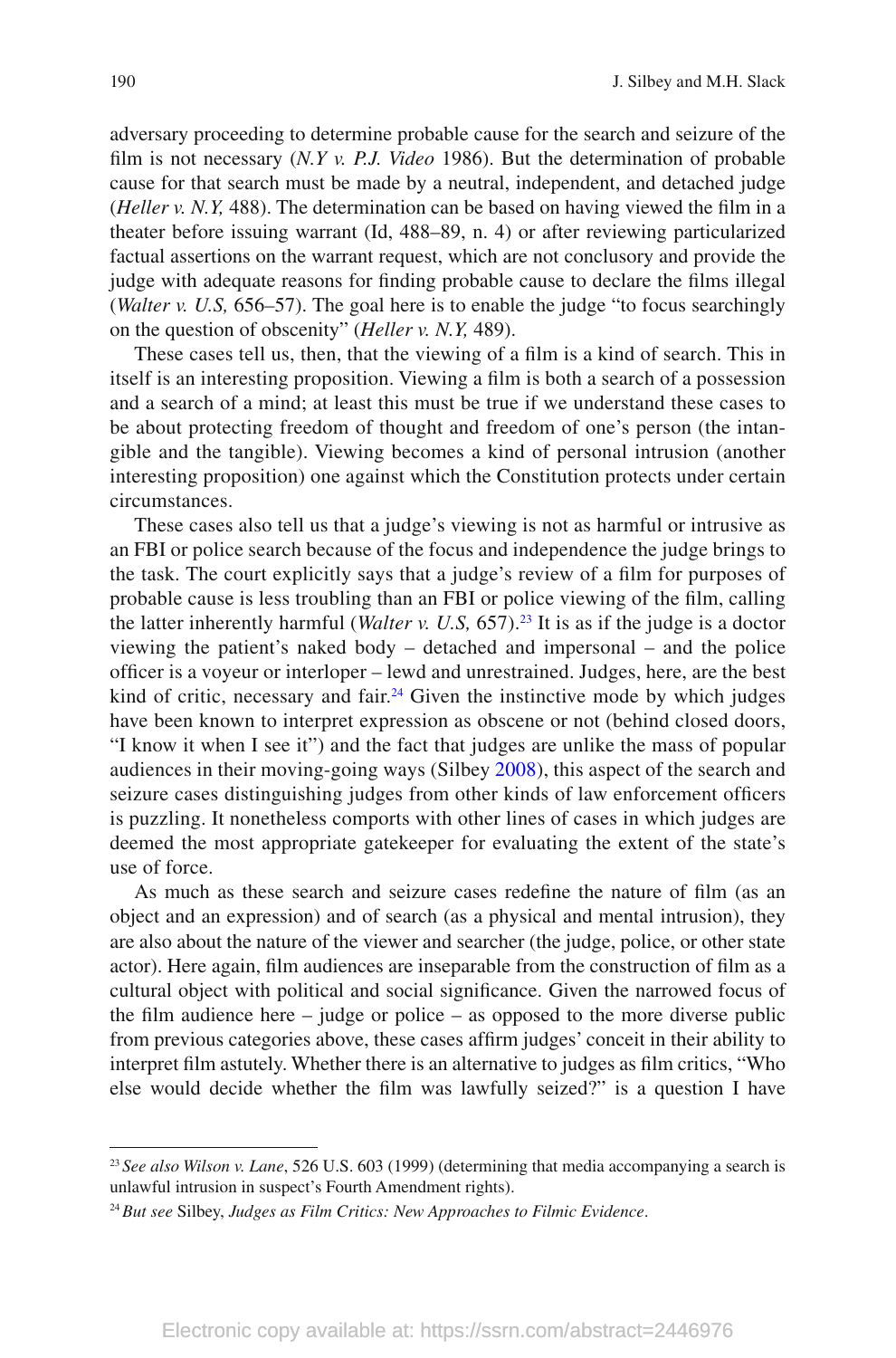discussed elsewhere (Silbey [2004](#page-26-0)). Suffice it to say, there are alternatives. The court's default in these cases to preferring themselves over other decision-makers or institutions speaks to their belief in film's exceptionality as well as to their own.<sup>25</sup>

#### *9.3.4 Publicity*

Courts are often called to determine whether the press' use of film to titillate rather than to inform violates due process. The cases about restrictions on pretrial publicity conceive of film first as a conduit of information – about the accused, about the crime, about the proceedings that will judge both – and second as a game changer, an ostensible neutral observer that nevertheless effects what is being observed.

The films in these publicity cases start out being made and distributed to expose a problem or solve a crime. In *Wiseman v. Massachusetts* (1970), the documentary filmmaker Frederick Wiseman appealed to the Supreme Court a judgment from the Massachusetts Supreme Judicial Court (SJC) that enjoined the commercial distribution to general audiences of his film *Titicut Follies* about life in the Bridgewater State Hospital for the criminally insane. The Massachusetts SJC enjoined the film's distribution ostensibly to protect the privacy of the inmates, despite the very obvious benefit that would ensue from a public airing of the inhumane conditions at the prison. The Supreme Court denied certiorari, but Justice Harlan dissented from that denial, and, joined by Justice Brennan, wrote that because "the conditions in public institutions are matters which are of great interest to the public generally," "there is the necessity for keeping the public informed as a means of developing responsible suggestions for improvement and of avoiding abuse of inmates who for the most part are unable intelligently to voice any effective suggestion or protest" ( *Wiseman v. Mass* 1970 *,* 961). They argued that the informational quality of the film far outweighed any privacy harm its exposure would cause the inmates. Indeed, neither court doubted the accuracy of the film as a conduit for factual information.

There are other cases that affirm this perception of film as conduit. In *Chandler v. Florida* (1981), the court affirmed a criminal conviction despite the public broadcast of the trial. In this case, the court highlighted the state of Florida's implementing guidelines for film coverage of a judicial proceeding. Film equipment "must be remote from the courtroom. Film, videotape, and lenses may not be changed while the court is in session. No audio recording of conferences between lawyers, between parties and counsel, or at the bench is permitted. The judge has sole and plenary discretion to exclude coverage of certain witnesses, and the jury may not be filmed"

 $25$  Whether film is in fact exceptional as a representational medium is of course one of the questions this essay and others I have published explore. Film is not uniquely truthful or transparent, despite its treatment as such in law. And it is certainly not necessarily the "best evidence" of what happened. *See* Jessica Silbey, *Cross-Examining Film* (criticizing Justice Scalia's interpretation of the film in *Scott v. Harris*).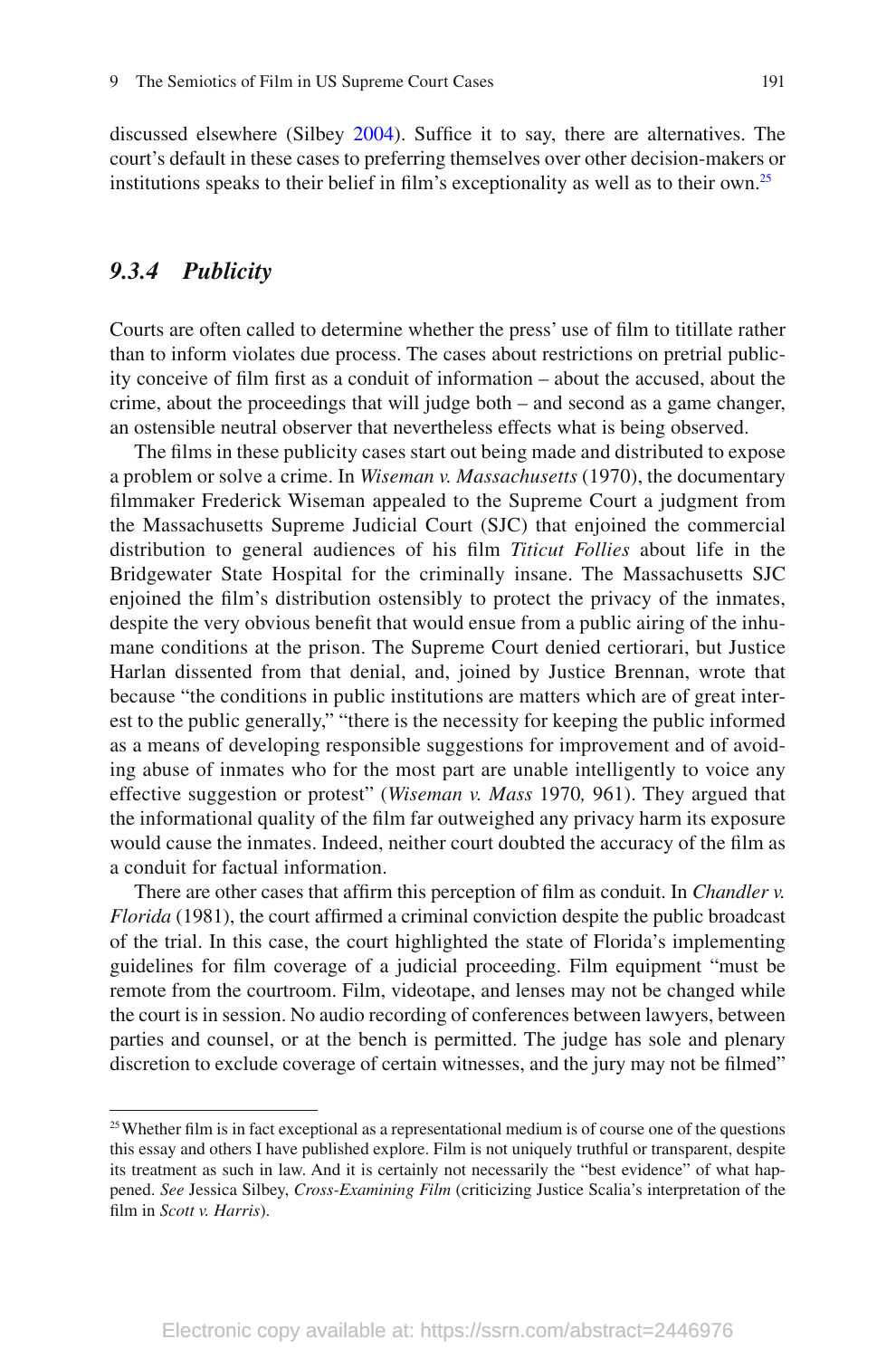(*Chandler v. Fla* 1981, 566). In this case, the film is welcomed *because* it would be a conduit of information and not a distorting influence.

The *Chandler* Court explicitly contrasted the methodical and unobtrusive filming of the criminal trial in its case with the "Roman circus" or "Yankee Stadium" atmosphere admonished in *Estes v. Texas* (1965, 532), where due process was found to have been denied. In *Estes* , a "mass of wires" and "at least 12 camera men with their equipment" and "photographers roaming at will" turned the courtroom into a "forest of equipment" (Id, 553). At one point, the court pointed out that the rebroadcasting of a hearing from the case was in place of the "late movie" (Id, 537). The *Estes* Court accuses the filming as being an "insidious influence" that runs counter to the solemn purpose of the trial which is to ascertain the truth (Id, 540–41). In a case 10 years earlier, *Rideau v. Louisiana*, a filmed jailhouse confession that aired on television three times prior to the trial rendered the subsequent judicial proceeding "a hollow formality" (*Rideau v. LA* 1963, 373). The filmed confession became the de facto trial by which the accused was judged. In both *Estes* and *Rideau* , the filming was transformative – it failed in its role as conduit – and frustrated justice.

*Chandler* reiterates that filming a trial does not inherently deny due process. Cases before and since *Estes* confirm that the film may render the judicial proceedings an uncontrolled "carnival" ( *Murphy v. Fla* 1975, 421) or "spectacle" ( *Rideau v. La,* 725) and, as such, the jury may be poisoned against the accused. As with *Wiseman*, where the court was asked to assess the extent of the intrusion by the film into its subject's private lives, in the case of filmed judicial proceedings, the court is charged with assessing the "extent and degree of saturation of the public mind with the TV films" to determine whether pretrial publicity such as filmed interviews with the defendant, victim, attorneys, or politicians rendered the subsequent trial unfair ( *Whitney v. Fla* 1967, 389). Additionally, courts must determine based on the orderliness and invisibility of the camera crew whether the filming had an undue influence on witnesses, the defendant, or the jury ( *Chandler v. Fla,* 575 *–* 76). In *Chandler* , the court discusses studies and amici briefs that discuss the potential adverse psychological impact on trial participants that are associated with filming the proceedings (Id, 576–78). It also praises the safeguards Florida put in place to minimize negative impact and to amplify the public good that flows from broadcasting criminal trials (improving confidence in the judicial system). Concluding that there is no inherent violation of due process in the filming of a criminal trial because film itself is not inherently harmful, courts must nonetheless assess where on the line the particular film at issue falls – mere conduit or injurious meddler.

Of course film is neither, just like language is neither. Film, like language, is constitutive of the social situation. Nonetheless, in these cases on publicity, the court seems to worry mostly about film's physical embodiment – the space it takes up or intrudes upon – and not about its expressive or constitutive force. When it becomes physically more tangled in the proceeding (with wires, lighting, or camera crew) or when it physically dominates the proceeding's representation in the media (with repetitious playbacks of dramatic moments of the case), the court flinches at film's presence. Otherwise, it is like a conveyor belt, neutrally moving information from speaker to listener, broadcaster to audience member.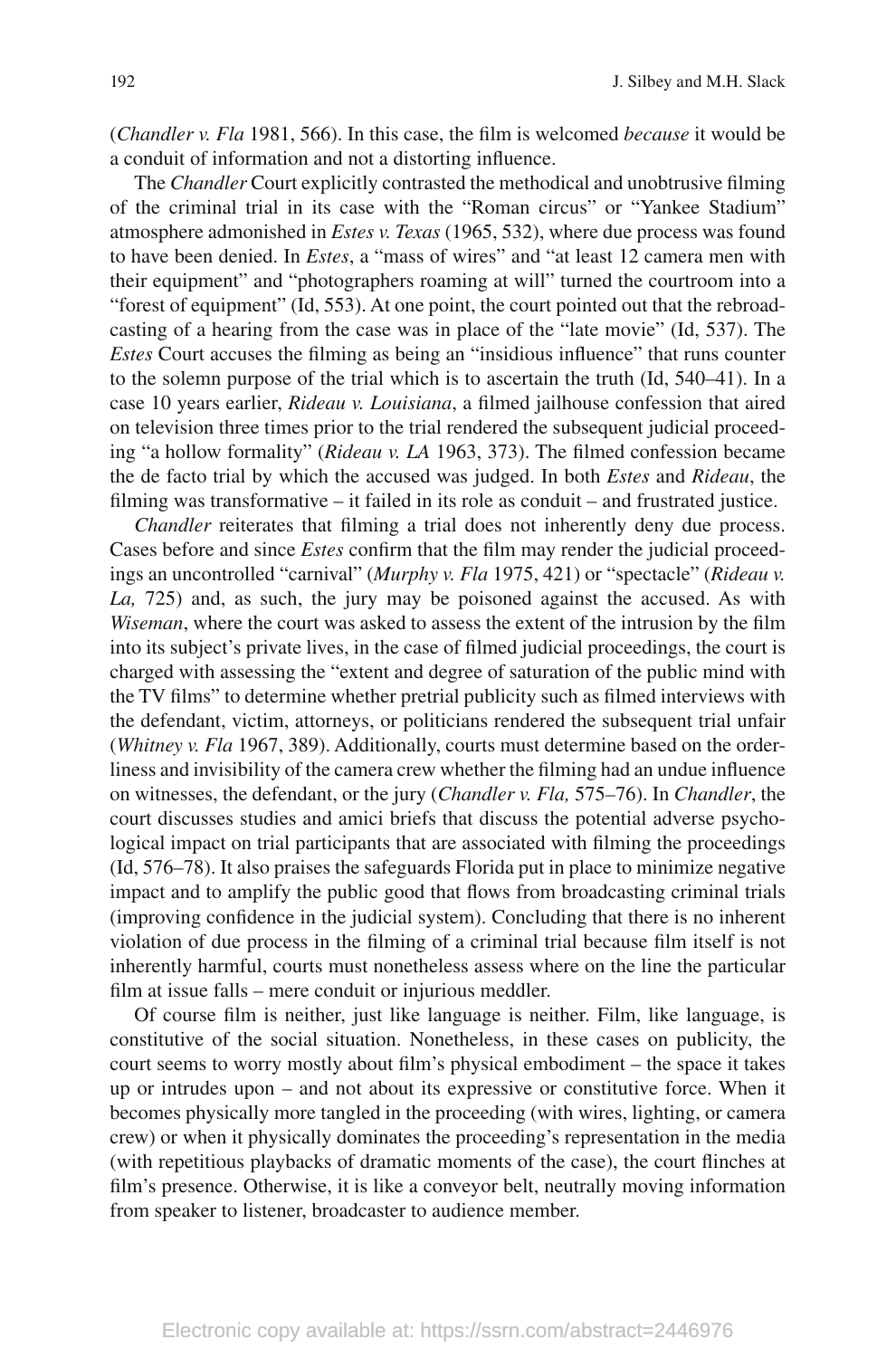### *9.3.5 Evidence*

Judges are not necessarily the best judges of film. We know this because of the naïve realism judges inject into their opinions assessing the truth or transparency of film content despite the history of film as an art that counsels otherwise (Silbey 2005). And yet, courts are called to interpret films regularly, most often as either obscene speech or as evidentiary proffers: a criminal confession, an interrogation, a crime scene, a surveillance film, an FMRI, or a filmed deposition (Silbey [2008](#page-26-0)). The Supreme Court decides cases about this latter kind of evidence less frequently, but it has addressed film evidence enough over the past  $100$  years to raise alarm bells.<sup>26</sup> How does the court consider film evidence when it has to decide whether it was properly admitted into the trial? This is different from the obscenity cases where the film is the object to be assessed – its relevance undisputed – the determination being whether the film is obscene or not. In the evidence cases, the court assesses the film precisely for its relevance (Is it probative of a fact at issue?) and for its potential prejudice (Does it affect the jurors emotionally and, therefore, degrade their rational deliberation?). The evidence cases are therefore like the publicity cases in which the film has the potential to be a heckler out to spoil the fairness of the game.

 But these evidence cases share something with the obscenity cases as well. Recall from the obscenity cases that the court understands film to act on us when it is less expressive (less open to interpretation) and more prurient (arousing). In these instances, it is less protected and can be regulated without violating the First Amendment. With the cases on film evidence, the court also worries that the film will act on us, will trigger emotional responses rather than rational ones, and will therefore cloud our judgment. Unlike the obscenity cases, however, in the cases on film evidence, the court provides a basis for its judgment that film evidence may prejudice the proceeding. Because the film is so much like real life, so traumatizing with its "in your face" quality, the court fears that audiences will see film representations of pain or violence, experience it as if live before their very eyes, and will seek vengeance, whether or not punishment is warranted under the law.<sup>27</sup>

The court holds inconsistent positions on film evidence. At times, the court appears capable of recognizing filmic conventions, its manipulative effect, and its need for interpretation. At other times, the court appears seduced by film's reality effect despite its inherent partiality and ambiguity (Silbey 2005). Most recently, in *Scott v. Harris*, the court fell for a trick that has seduced moviegoers for more than a century: it treated film as a depiction of reality. The court held that a Georgia police of ficer did not violate a fleeing suspect's Fourth Amendment rights when the

<sup>&</sup>lt;sup>26</sup> See Jessica Silbey, *Cross-Examining Film* (criticizing Justice Scalia's interpretation of the film in the 2007 case *Scott v. Harris* ). *See also* Dan M. Kahan et al. ( [2009 \)](#page-25-0).

<sup>27</sup>*Kelly v. Cal.* , 129 S.Ct. 567 (2008) (J. Breyer, dissenting from denial of certiorari). *Yamashita v. Styer* , 327 U.S. 1, 54 n. 20 (1946) (J. Murphy, dissenting partially on grounds of prejudicial documentary film purporting to show the war crimes at issue in the case).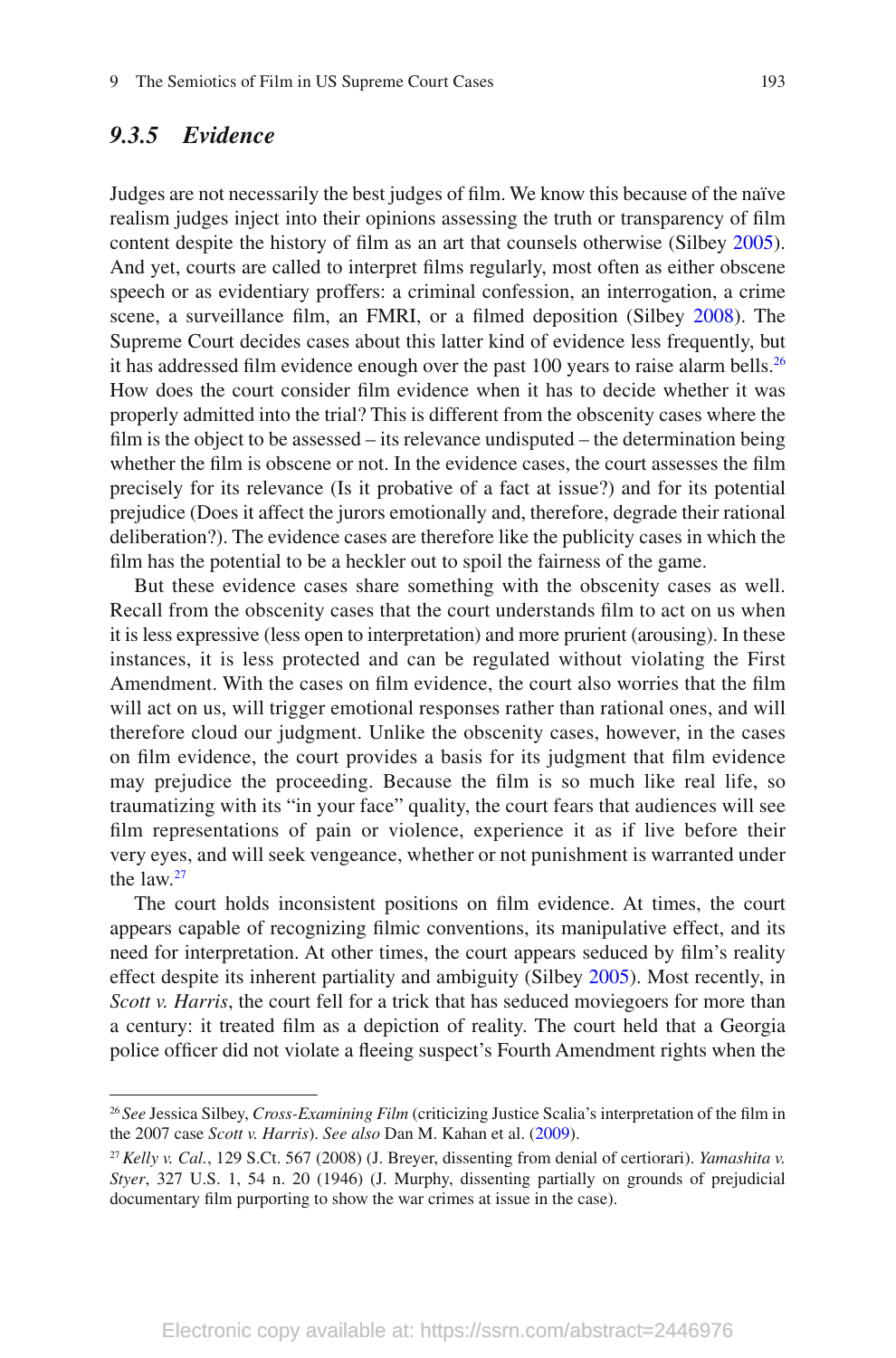officer intentionally caused a car crash, rendering the suspect a quadriplegic (*Scott v. Harris* , 550 U.S. 372 (2007)). The court's decision relied almost entirely on the film of the high-speed police chase taken from a "dash cam," a video camera mounted on the dashboard of the pursuing police cruiser (Id, 379). Although obviously not the first time the Supreme Court has acted as film critic,<sup>28</sup> *Scott v. Harris* may be the first time the Supreme Court disregards all other evidence and declares the film version of the disputed event *as the unassailable truth* for the purposes of summary judgment. Indeed, the Supreme Court said that, despite the contrary stories told by the opposing parties in the lawsuit, the only story to be believed was the one the video told: "We are happy to allow the videotape to speak for itself" (Id, 393, n. 5). And then, for the first time in history, the Supreme Court linked video evidence to the slip opinion on its website to encourage people to "see" for themselves.<sup>29</sup> In *Scott v. Harris*, the court fell victim to the widespread and dangerous belief – to the degree of enshrining this belief in our national jurisprudence – that film captures reality.<sup>30</sup> As Justice Breyer stated at oral argument, seemingly flabbergasted by the contrary findings below: "I see with my eyes ... what happened, what am I supposed to do?"<sup>31</sup>

Here, the worries the court expressed about film's undue influence for other fact finders haunt its own assessment of film. There are other ironies in the court's jurisprudence on film evidence: the perception of film as potentially misleading and prejudicial, on the one hand, and as the conveyor of the most accurate account of the truth, on the other. What happened to film being expressive and creative, like a deep thought (whether despicable or not)? What happened to the film having a dual existence – real and intangible – where form and function intertwine but may be analyzed independently? Is film the epitome of reality and truth or is it so raw that it is for a judge's eyes only? According to these cases on film evidence, it may be both. And yet this is not what we understand about film according to its development as an art form. In these cases where film is assessed as evidence under the more prejudicial than probative standard of Federal Rule of Evidence 403, unlike other evidence such as testimony or business records, film is divorced from its context and history and is either assessed as a street sign that needs no interpretation or as a weapon that is safe only in certain hands. As should be clear by now, however, film

<sup>&</sup>lt;sup>28</sup> See supra discussions in main text, particularly those assessing allegedly obscene films to determine whether they conflict with contemporary community standards. See also Miller v. Cal., 413 U.S. 15, 18–30 (1973) (discussing the evolution of the standards that the court employs when reviewing obscenity cases).

<sup>29</sup>*See Scott v. Harris* , 550 U.S. 372 (2007). The video is available at [http://www.supremecourt.gov/](http://www.supremecourt.gov/media/media.aspx) [media/media.aspx](http://www.supremecourt.gov/media/media.aspx)

<sup>&</sup>lt;sup>30</sup> This was not the first time the court was taken in by film despite other evidence at trial. *See* Cox *v*. *State of La.* , 379 U.S. 536, 547 (1965).

 <sup>31</sup> Transcript of Oral Argument, 45. Justice Stevens was the lone dissenter in the 8–1 decision and the only Justice who recognized that the film was not the whole story. *Scott v. Harris*, 550 U.S. at 389–97 (Stevens, J., dissenting).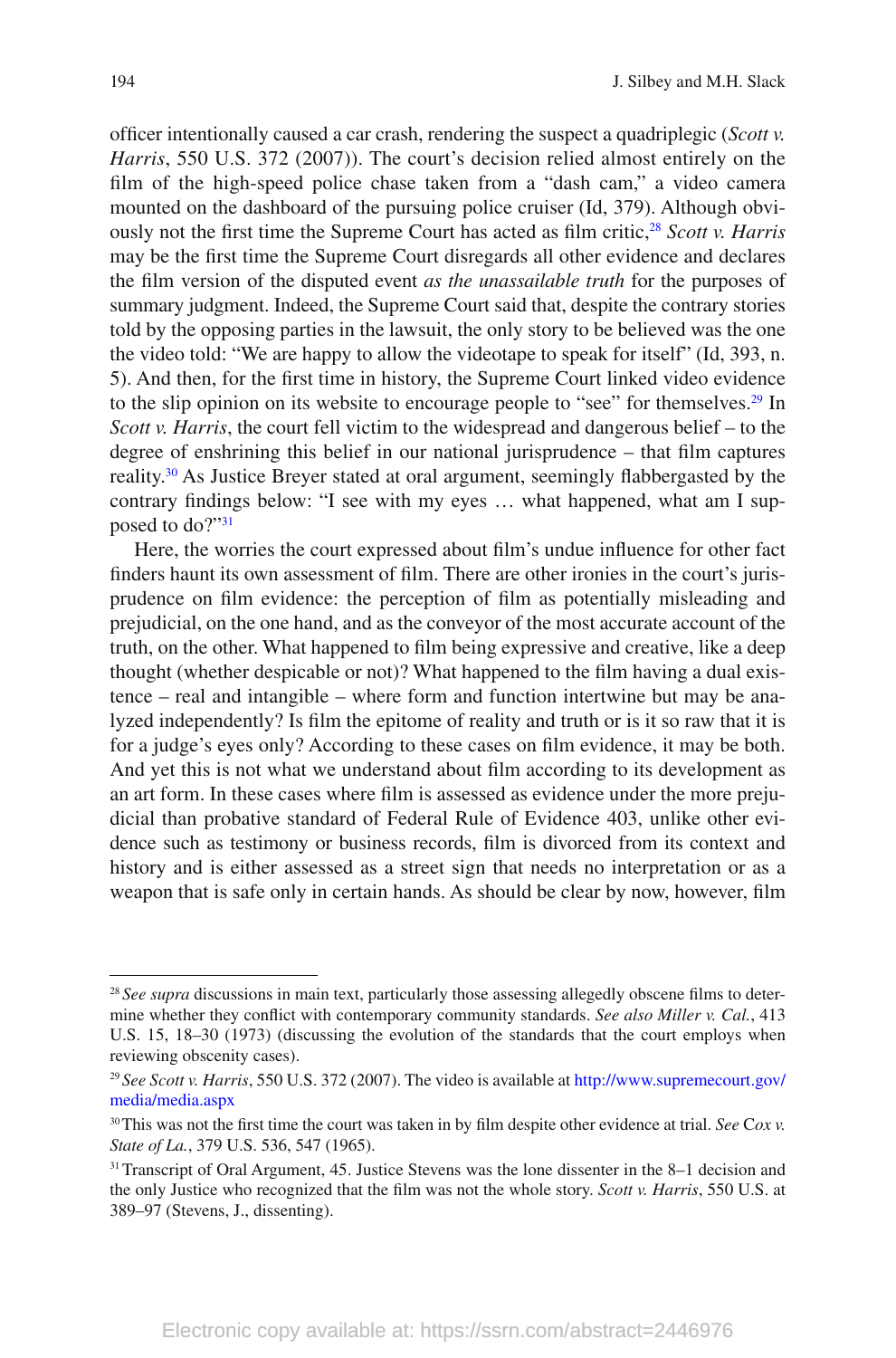is much more than a sign, and it is hardly a lethal weapon. The very meaning of film as a cultural object is contested in the court's *own* jurisprudence. Why the film's message would be so unambiguous in this particular case is therefore perplexing, to say the least.

#### *9.3.6 Antitrust*

Even in the cases where film is considered primarily for its commercial element, film's character takes on complex dimensions. Upon first read, the cases in the antitrust category discuss film and the film industry in light of its substantial contributor to the national economy. It is no surprise, then, that film (as a cultural object and practice) is largely considered an "item of commerce" in a large number of Supreme Court cases in this category for the purpose of determining anticompetitive practices. One of the earliest antitrust cases that concerns "motion picture films" equates filmmaking and distribution with the "manufacturing [of a] commodity" ( *Binderup v. Pathe Exchange* 1923, 291, 309). At the conclusion of the case, in comparing the film industry to other growing or developed national industries, the court says the "transactions here are essentially the same as those involved in the foregoing cases, substituting the word 'film' for the word 'live stock,' or 'cattle,' or 'meat.' Whatever difference exists is of degree and not in character" (Id, 311). After so many cases in which film is considered a thing apart – exceptional as a medium of communication or cultural object  $-$  it is a relief to see the court considers film like so many other kinds of everyday practices.

This characterization of film as an article of commerce does not change, but rather is augmented approximately 20 years later when the courts start to consider the copyrightability of film in their antitrust analyses. More will be said about the relationship between film and intellectual property below, but suffice to say that in the antitrust context, the fact that films are copyrighted – and therefore are monopolies of a sort – can raise the scrutiny (or at least alter the analysis) over the reasonableness of the restraint of trade and the concern for anticompetitive business relationships ( *Interstate Circuit v. U.S., Paramount Pictures Distrib.* 1939, 208, 230). In most of these cases, the copyrightability of film only furthers the argument that the film and the film industry are well propertied and commercially and socially valuable. Restraint of trade in the film business, no more so in the livestock business, may run afoul of the Sherman Act. "An agreement [found to be] illegal because it suppresses competition is not any less so because the competitive article is copyrighted" (Id, 230).

But then a kind of film exceptionalism eventually does rear its head, as it did in other categories of cases. In the antitrust cases, film is accorded a special kind of economic status because of the fluctuation in ticket price depending on whether it is a first-run or second-run film. Complicated licensing arrangements attempting to restrict first-run films to specific, noncompeting geographic regions and venues and to restrict the prices of tickets for first-run and second-run shows were met with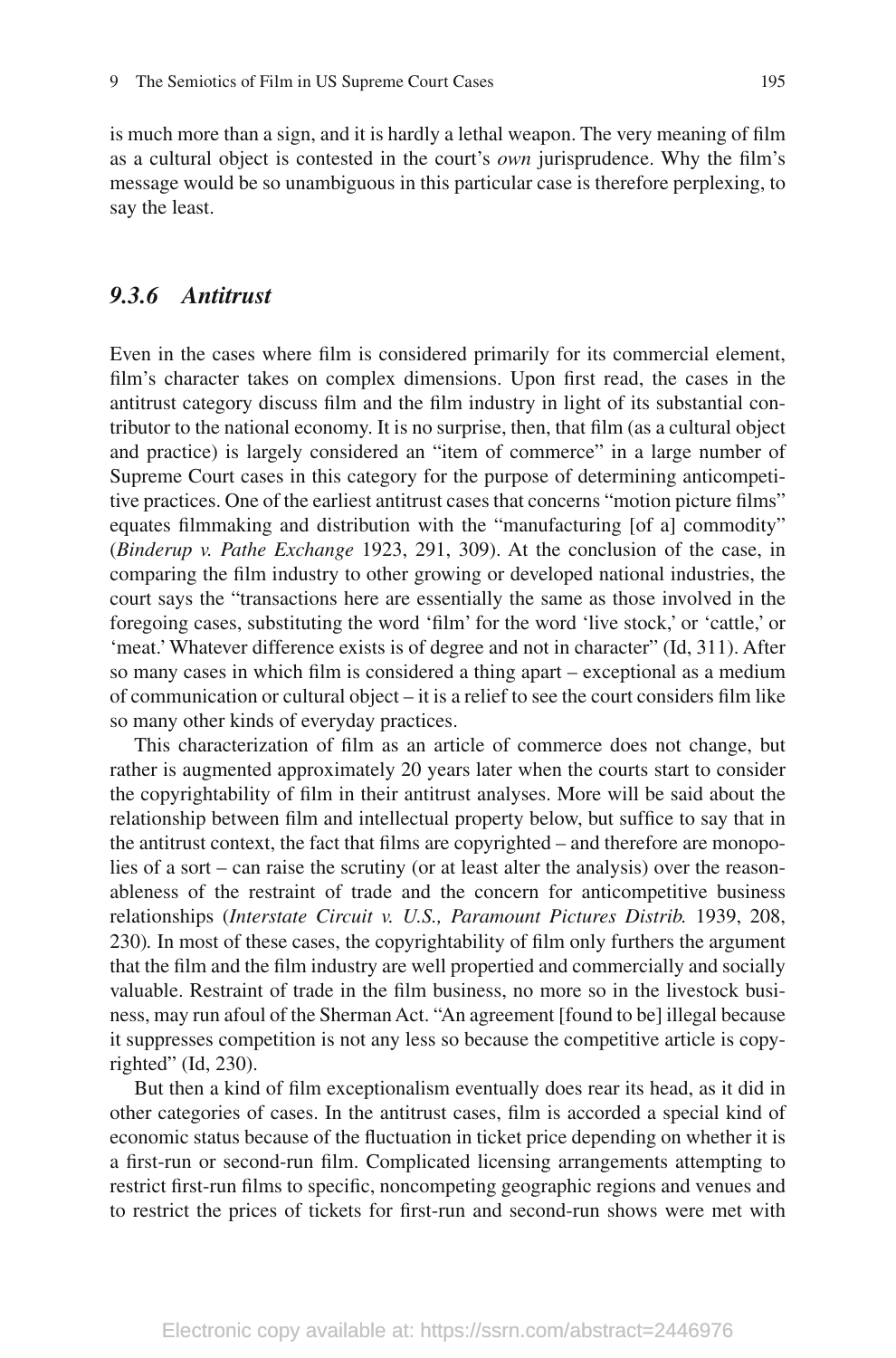disapproval.<sup>32</sup> The combination of the drawing power of a new film (akin to the drawing power of a live prize fight) (*U.S. v. Int'l Boxing Club of N.Y* 1955, 236) combined with its "legal and economic uniqueness" as a copyrighted object made for a distinct analysis under antitrust law ( *U.S. v. Loews* 1962, 38, 48). Whether in a theater or on television, the presentation of a film to a live audience garnered "sufficient economic power" that imposing a restraint on the competition in the film product became per se suspect (Id, 48). As one case reads, "forcing a television station that wants 'Gone with the Wind' to take 'Getting Gertie's Garter' as well is taking undue advantage of the fact that to television as well as motion picture viewers there is but one 'Gone with the Wind'" (Id, 48). This per se rule based on the patented or copyrighted nature of the tying product was not abrogated until 2006 ( *See Ill. Tool Works v. Indep. Ink* 2006, 28). For nearly all of the twentieth century, film held a special status in antitrust law as a particularly economically powerful product.

This film exceptionalism continues further in the antitrust cases in terms of the Sherman Act's reach over the film industry. When analyzing film as an article of commerce, the court discusses fi lm as both a local and interstate phenomenon. The Sherman Act regulates only interstate commerce. Some film industry players seeking exemption from antitrust regulations therefore argued that film is "a local affair" (*U.S. v. Crescent Amusement Co* 1945, 348).<sup>33</sup> Sometimes the defendants also argued that film is like a sports event or a theatrical attraction, "intangible and evanescent" and, therefore, cannot be regulated under Congress' commerce power ( *U.S. v. Shubert* , 227 n. 9). In both situations, the court rejected defendants' arguments concluding that the object of film cannot be divorced from its industry, which is highly complex and nationwide in scope  $(U.S. \nu$ . *Crescent Amusement Co.* , 184–85). In so doing, the court drew an intriguing distinction between the professional baseball industry (which was left unregulated) and vaudeville theater business (which was subject to the Sherman Act). Where the business of baseball was granted immunity despite the interstate travel of players because travel was "a mere incident, not the essential thing" in baseball, for vaudeville, traveling theatrical productions was "more important" to the business (*U.S. v. Shubert*, 228–29). In other words, film was more like vaudeville than baseball. "This court has never held that the theatrical business is not subject to the Sherman Act" and with that held that unlike major league baseball, the film industry would not be categorically exempt from antitrust laws  $(Id, 230)$ . The film industry's complicated structure and film's unique combination of a mass popular appeal with its reproducible embodiment made it a focal point of antitrust analysis.

 <sup>32</sup> See, for example, *U.S. v. Paramount Pictures* , 334 U.S. 131 (1948); *Shine Chain Theaters v. U.S.* , 334 U.S. 110 (1948).

<sup>33</sup>*See also U.S. v. Shubert* , 348 U.S. 222, 227 (1955).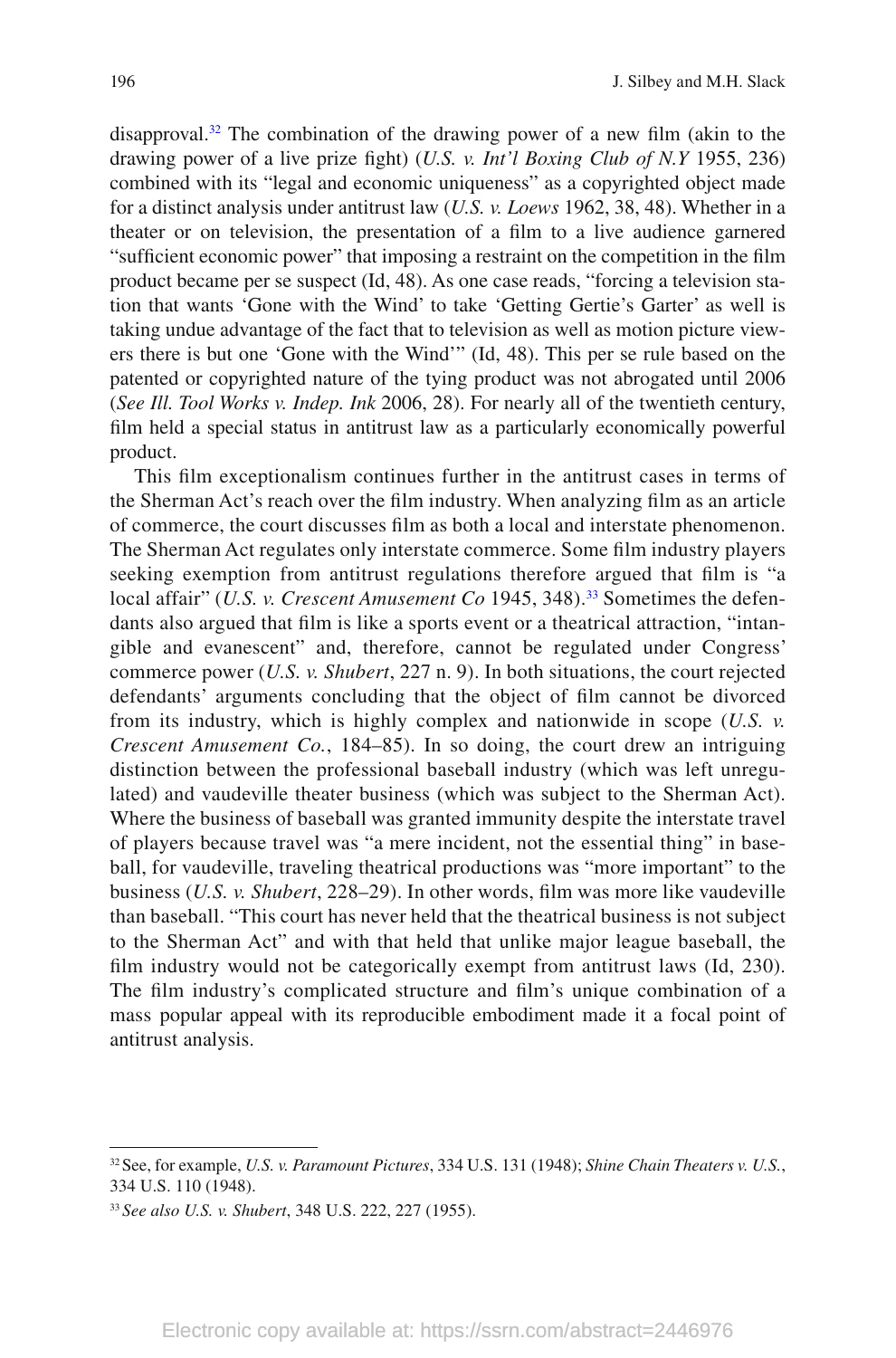#### *9.3.7 Intellectual Property*

Overlap exists between the treatment of film in antitrust cases and in the intellectual property cases. This is because some of the cases are simply the same. But it is also because the commercial aspect of intellectual property directly engages the concern with commercial competition in antitrust law. In many of the intellectual property cases, film is either a stand-alone species of intangible property (as a copyrighted work) or is restricted to being played on a patented machine. Either way, film facilitates a revenue stream, and policy dictates its protection as intangible personal property.<sup>34</sup> In *Dowling v. United States*, the Supreme Court distinguished film as a physical object (which may or may not be owned lawfully) from film as intellectual property (whose legal status is altogether different from that of the physical object) ( *Dowling v. U.S.* 1985, 207). In that case, the court had to determine whether the National Stolen Property Act would reach the interstate transportation of infringing copies of Elvis films, among other items. The court held that unauthorized copies (infringing copies) were not "stolen, converted or taken by fraud" as required by the Act, which has heretofore involved only "physical goods, wares or merchandise" (Id, 217). The Copyright Act codifies its own criminal penalties in light of the specific nature of copyright and the particularized harms that flow from infringement. To be sure, the court recognized the physical nature of film as film, $35$  but in this category of cases regarding intellectual property, the focus on film's value concerns its copyrighted nature or its tie to a patented machine.

There are several cases in this category in which film is discussed specifically in light of the right to make derivative works under copyright law. Under the Copyright Act, copyright owners enjoy the exclusive right to "recast, transform, or adapt" their work to make a new "derivative" work. Traditionally, derivative works include translations from one language to another or adaptations of the original expression for a new media (e.g., a novel to a film). Cases of this sort span the entire 100 years of cases contained in the current film data set. As early as  $1911$ , when moving pictures were only 16 years old, the Supreme Court decided a case concerning the filmic dramatization of *Ben Hur*:

 The appellant and defendant, the Kalem company, is engaged in the production of movingpicture films, the operation and effect of which are too well known to require description. By means of them anything of general interest from a coronation to a prize fight is presented to the public with almost the illusion of reality …. The defendant employed a man to read

<sup>&</sup>lt;sup>34</sup> Eldred v. Ashcroft, 537 U.S. 186 (2002) (Appendix to Opinion of Breyer, J. at B) (discussing how films account for dominant share of export revenues earned by new copyrighted works of potential lasting commercial value); *Mills Music v. Snyder* , 469 U.S. 153, 176–177 (1985); *Sony Corp of America v. Univ. City Studios* , 464 U.S. 417 (1984); *Teleprompter Corp. v. Columbia Broad. Sys.* , 415 U.S. 394 (1974); *Fortnightly Corp. v. United Artists Television* , 392 U.S. 390 (1968); *Educ. Films Corp. of America v. Ward* , 282 U.S. 379 (1931); *Fox Film Corp. v. Knowles* , 261 U.S. 326 (1923); *Motion Picture Patents Co. v. Universal Film Mfg.* , 243 U.S. 502 (1917).

<sup>35</sup>*See Eldred v. Ashcroft* , 239–40 (Stevens, J. dissenting) (discussing the interest in preserving perishable copies of old copyrighted films).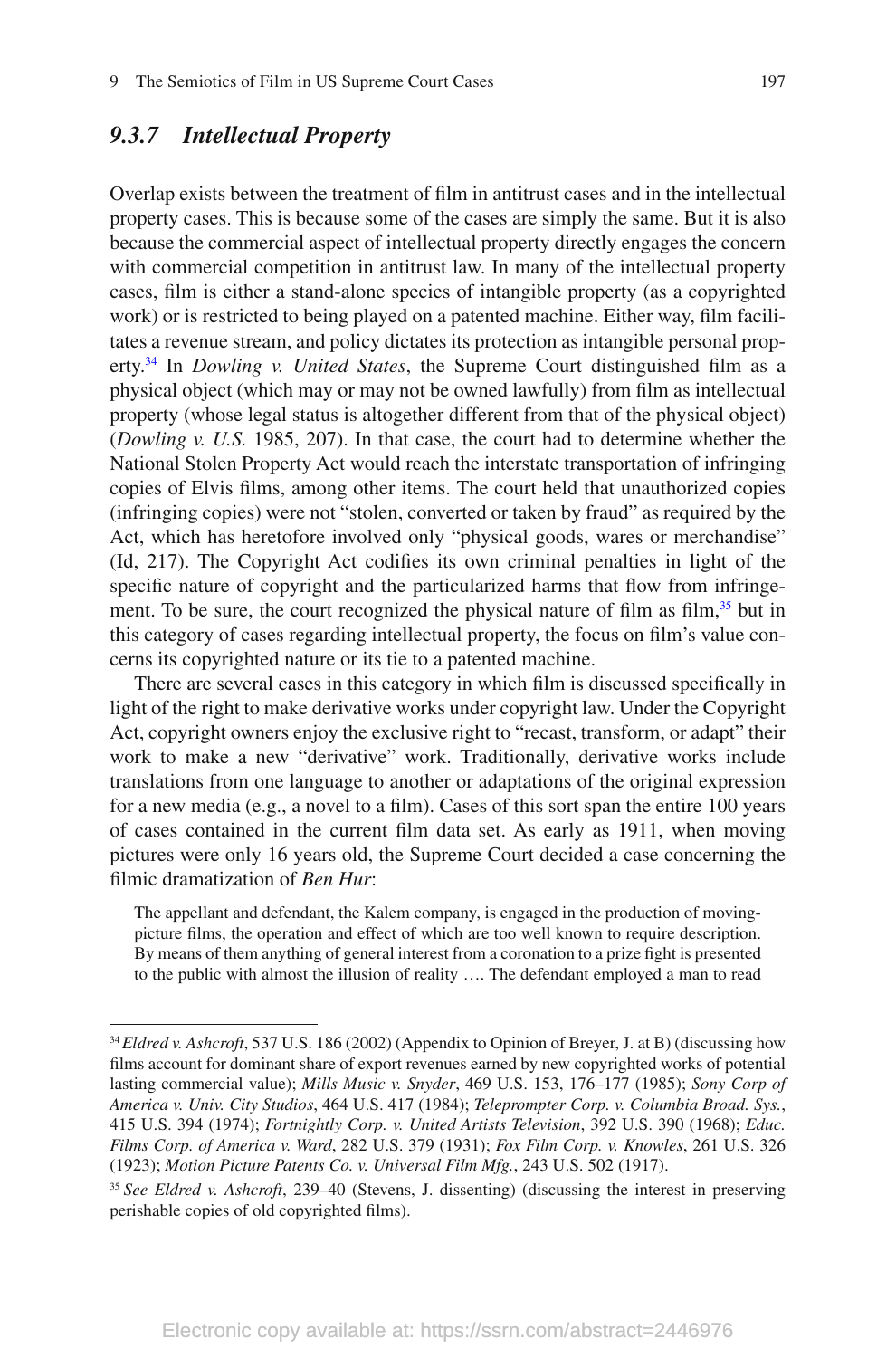*Ben Hur* and to write out such a description or scenario of certain portions that it could be followed in action …. It then caused the described action to be performed, and took negatives for moving pictures of the scenes, from which it produced films suitable for exhibition. These films it expected and intended to sell for use as moving pictures in the way in which such pictures commonly are used. It advertised them under the title "Ben Hur." ( *Kalem Co. v. Harper Bros.* 1911, 22)

Holding for copyright owner, the court decided in *Kalem* that the new film *Ben Hur* was an infringing derivative work of the book *Ben Hur*. We see similar discussions in other cases from the same period, one discussing the film version of a poem (*Fox Film Corp. v. Knowles* 1923) and another discussing the film version of a play (*Manners v. Morosco* 1920), and in later cases when film versions of books or short stories become particularly lucrative. 36

In these cases, analyzing film as a derivative work, the court discusses the derivative film as a distinct expressive form, one that the author of the original work would have wanted to avoid or control. Again, we see the idea of film's exceptionalism structuring the court's analysis. The special features of film  $-$  its illusion of reality, its mass produced and mass performed nature – significantly enhance (or change) the underlying work (Kalem Co v. Harper Bros. 1911, 60; Manners v. Morosco, 327). For these reasons, it made sense to the court that the author of the original work would like the right to control film versions of it. These cases also evidence a suspicion and awe of film as it grows both in mass appeal and as a national industry with its increasing specialization. Combined with the early cases discussing the patented machines on which film was played where the court marveled at the power of "talkies" ( *Paramount Publix Corp. v. American Tri-Ergon Corp.* 1935, 464; *Altoona Public Theaters v. American Tri-Ergon Corp.,* 1935, 477), the court's cases in the derivative work area paint a compelling picture of film's emergent cultural and economic dominance as mass entertainment.

Despite film's forceful presence in culture as a medium of expression and national commerce, throughout these cases about intellectual property, film retains its nature as personal property. It is alienable at will and can be exploited only with permission of the owner. Despite its obvious expressive function and the benefit derived from disseminating expression, "any copyright owner has the capacity arbitrarily to refuse to license one who seeks to exploit the work" (*Stewart v. Abend*, 229). This is another way of saying that the property aspect of film dominates over its intellectual aspect. In some instances, the court refuses to limit the monopoly that putative film owners claim over the dissemination of their work despite the personal nature of the property right ( *Sony Corp. of America v. Univ. City Studios* 1984, 417). But it has done so only because property lines as drawn by statute are clear and not because of film's expressive value. In the recent case of *Dastar v. Twentieth Century Fox Film Corporation*, the Supreme Court declared that Fox Film, despite making the film at issue, was not entitled to control its subsequent distribution under either copyright

<sup>&</sup>lt;sup>36</sup> Steward v. Abend, 495 U.S. 207 (1990) (evaluating whether the blockbuster Orson Wells film *Rear Window* is an authorized derivative work of the short story "It Had to Be Murder"); *Mills Music v. Snyder* , 469 U.S. 153, 176–177 (1985).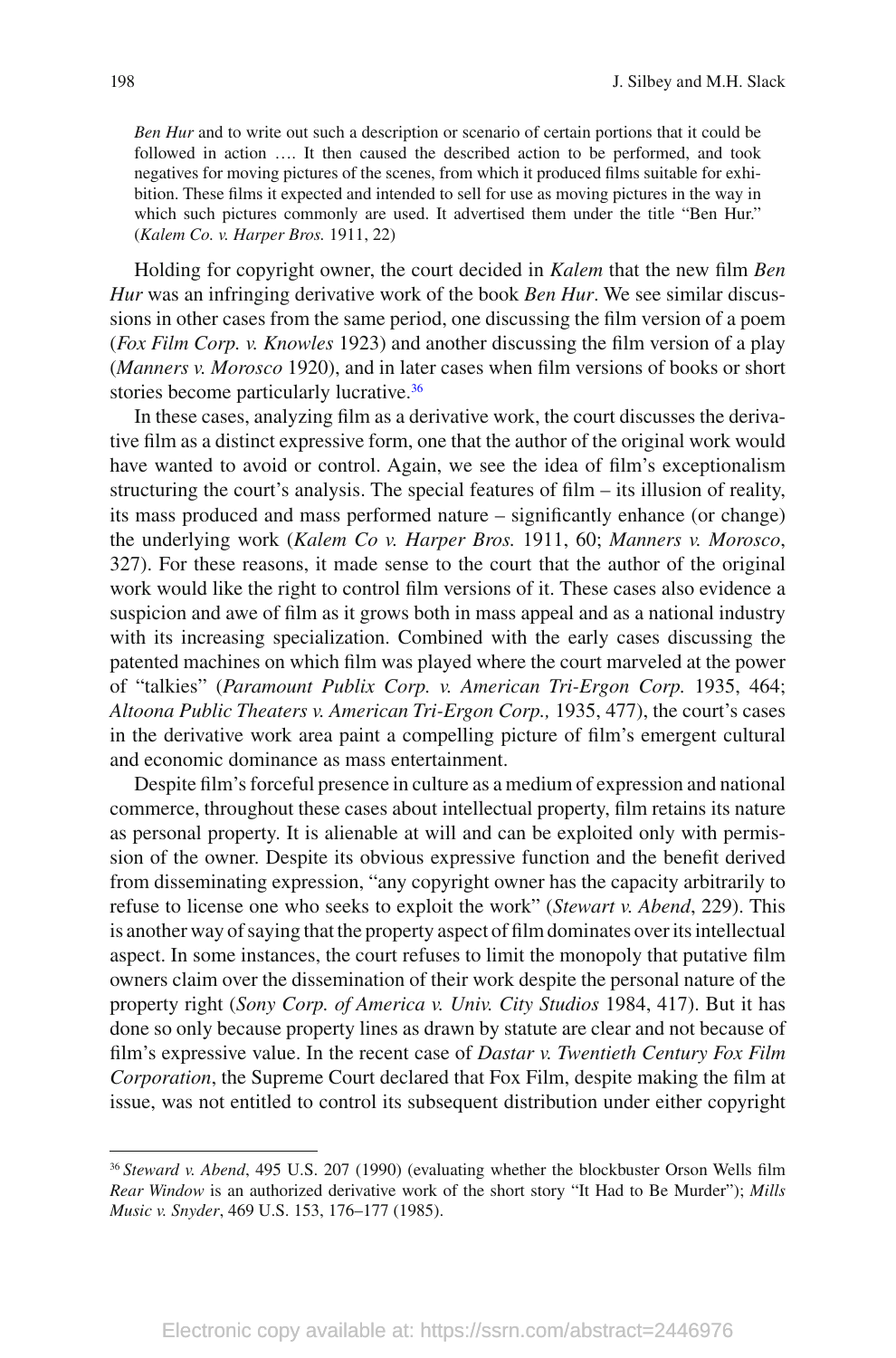or trademark law because the copyright had fallen into the public domain ( *Dastar v. Twentieth Century Fox Film Corp.* 2003, 23, 35). The court recognized that the public owed the existence of an important film to a genealogical line of filmmakers and contributors, but once the copyright in the filmic expression expired, no one had a legal claim to control it. There was nothing left to protect as property, even if the full value of the copyright had not been realized by its originators. The film was relinquished to the public domain for no other reason than its owner was derelict and let the copyright lapse.

These cases on intellectual property and film are interesting inasmuch as they discuss less the intellectual aspect than they do the property aspect of film. Even in the famous case of *Sony Corp of America v. University City Studios* , in which the court was closely divided over whether home recording of television shows and films was fair use under the Copyright Act, the court focused more on the potential harm to the market in television and film as an economic matter than whether it was in the public interest to facilitate building private film libraries (*Sony Corp. of America v. Univ. City Studios* 1984, 417). Ironically enough, in the category of cases in which film could be analyzed most intricately as both intellectual expression and a tangible good, the court's focus is on the latter, leaving the discussion of film's expressivity to other categories of cases.

#### **9.4 Conclusion**

This chapter represents a preliminary foray into a semiotics of film and law. It goes without saying that more elaborate analysis can and should be done following this brief exegesis on the assorted treatment of film in US Supreme Court cases. Recently, the Supreme Court decided two new cases in which its discussion manifests many of the varied relationships discussed above between film and commerce, expressive and dangerous speech, truthful evidence and invasive action.<sup>37</sup>

 One of those cases is *Citizens United v. Federal Election Commission* (2010, 876). At the center of this controversial case is a film called *Hillary: The Movie*, which described itself as a documentary about then-Senator Hillary Clinton. The film aimed to expose Senator Clinton's flaws and dissuade voters from electing her to the Presidency ( *Citizens United v. Fed. Election Comm'n* 2010, 887). One question presented by the case was whether a film such as *Hillary* was "electioneering communication" and "express advocacy or its functional equivalent." Another question presented was whether the kind of speech here  $-$  a film made by a political action committee (PAC) and a nonprofit corporation and one that would be shown

<sup>&</sup>lt;sup>37</sup> U.S. v. Stevens, 130 S.Ct. 1577 (2010) (invalidating as overbroad a criminal statute that prohibits the depiction of animal cruelty, which would include films of animal sacrifice, mutilation, and maiming); *Citizens United v. Fed. Election Comm'n* , 130 S.Ct. 876 (2010) (invalidating portions of campaign finance law that banned certain corporate-sponsored speech within several weeks of an election).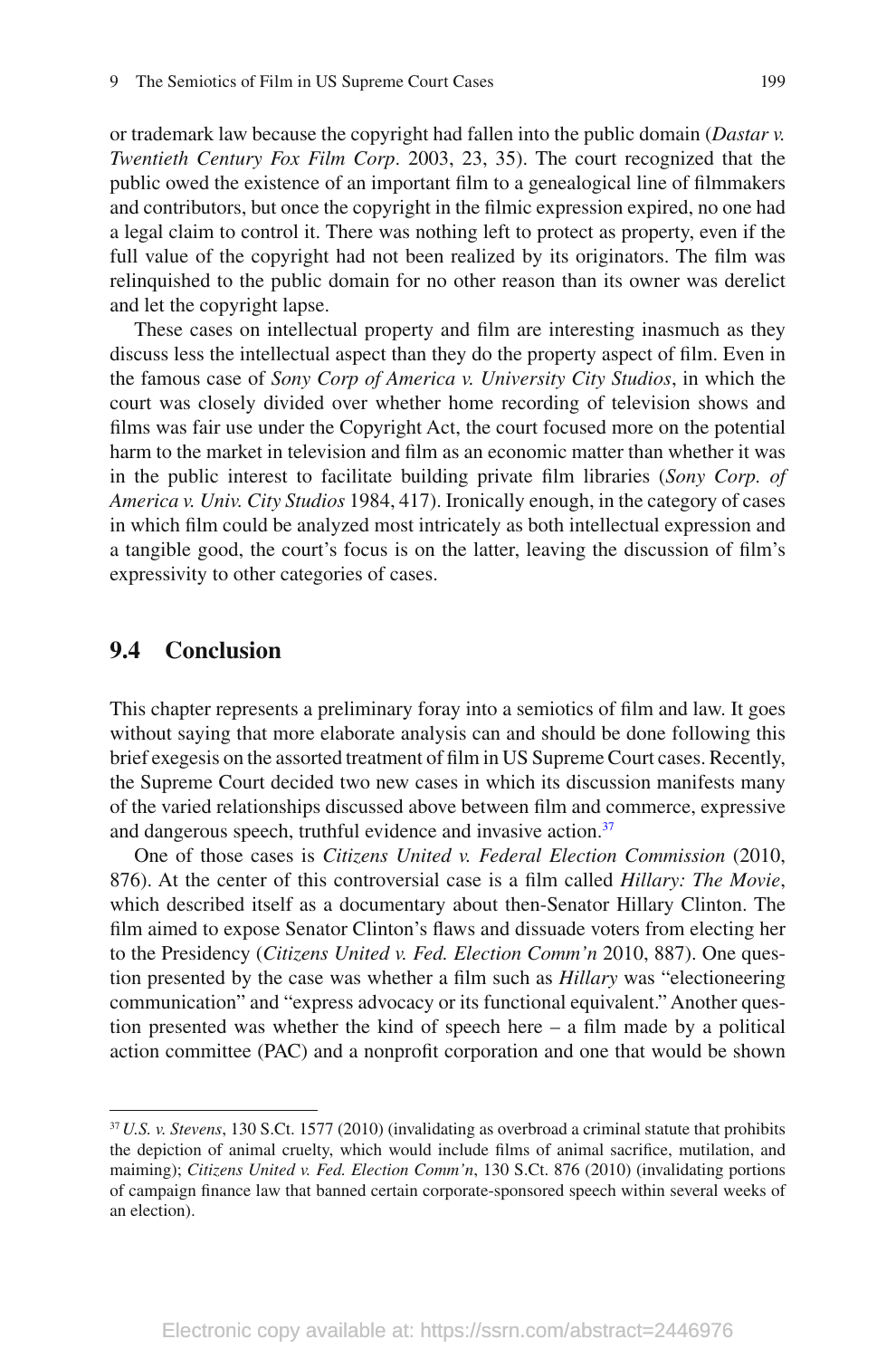shortly before an election – could be regulated as the FEC sought under the Bipartisan Campaign Reform Act of 2002 (as it amended 2 USC §441b).

 In deciding that *Hillary* was political speech that deserved the maximum protection under the First Amendment, the court recognized the film's diverse characteristics as "more suggestion and arguments than facts." It also said, however, that "there is little doubt that the thesis of the film is that she [Hillary Clinton] is unfit for the Presidency," and that "there is no reasonable interpretation of [the film] other than as an appeal to vote against Senator Clinton" (Id, 890). The court determined that the film "qualifies as the functional equivalent of express advocacy" and rejected its classification as a documentary  $Id$ ). It also said that the film required some interpretation but not in any sophisticated manner; reasonable people could *not* differ as to its message, albeit as argument rather than facts.

 Later in the opinion, however, the court considered that some people "might consider *Hillary* to be insightful and instructive; some might find it to be neither high art nor a fair discussion on how to set the Nation's course; still others simply might suspend judgment on these points but decide to think more about issues and candidates" (Id, 918). And so although the film's message may be clear, the import of that message remains up for grabs. This is not very different from the court's reasoning in *Burstyn* half a century earlier. In 2010, as in 1952, the court prefers to trust the public with the film's reception. In 1952, the court said "what is one man's amusement, teaches another's doctrine." In 2010, the court says "[o]ur Nation's speech dynamic is changing…. Speakers have become adept at presenting citizens with sound bites, talking points, and scripted messages that dominate the 24-h news cycle" (Id, 912). In both cases, the court accepts the affective quality of film – be it fictional or factual – and then trusts the public to do the work of filtering and processing it on its own. The 2010 court says, "[t]hose choices and assessments … are not for the Government to make" (Id, 917). And then in a remarkable conclusion whereby the court compares *Hillary: A Documentary* to the 1939 Hollywood film *Mr. Smith Goes to Washington* , the court said "it, like *Hillary* , was speech funded by a corporation that was critical of Members of Congress *. Mr. Smith Goes to Washington* may be fiction and caricature; but fiction and caricature can be a powerful force" (Id). With this, it seems the court's view on the roles and capacities of film as First Amendment speech over 50 years has not evolved. The court concludes that film, like so much other revered and mythical speech – such as that of "the individual on a soap box and the lonely pamphleteer" (Id, Roberts, J., concurring) – deserves protection for the purposes of deliberative democracy (Id, 915–17).

 But so much *has* changed in 50 years. We need only look to the Internet and e-mail, Facebook, YouTube, and the decentralization of video and filmmaking by amateurs who reach a worldwide audience in a short time at low cost.<sup>38</sup> These social

<sup>&</sup>lt;sup>38</sup> The court mentions these changes but does not discuss whether they merit a new application of First Amendment principles. *See Citizens United v. Fed. Election Comm'n* , 917. Indeed, the court lumps all speech together as undifferentiated. This seems odd given how in other contexts film's exceptionalism sets it apart.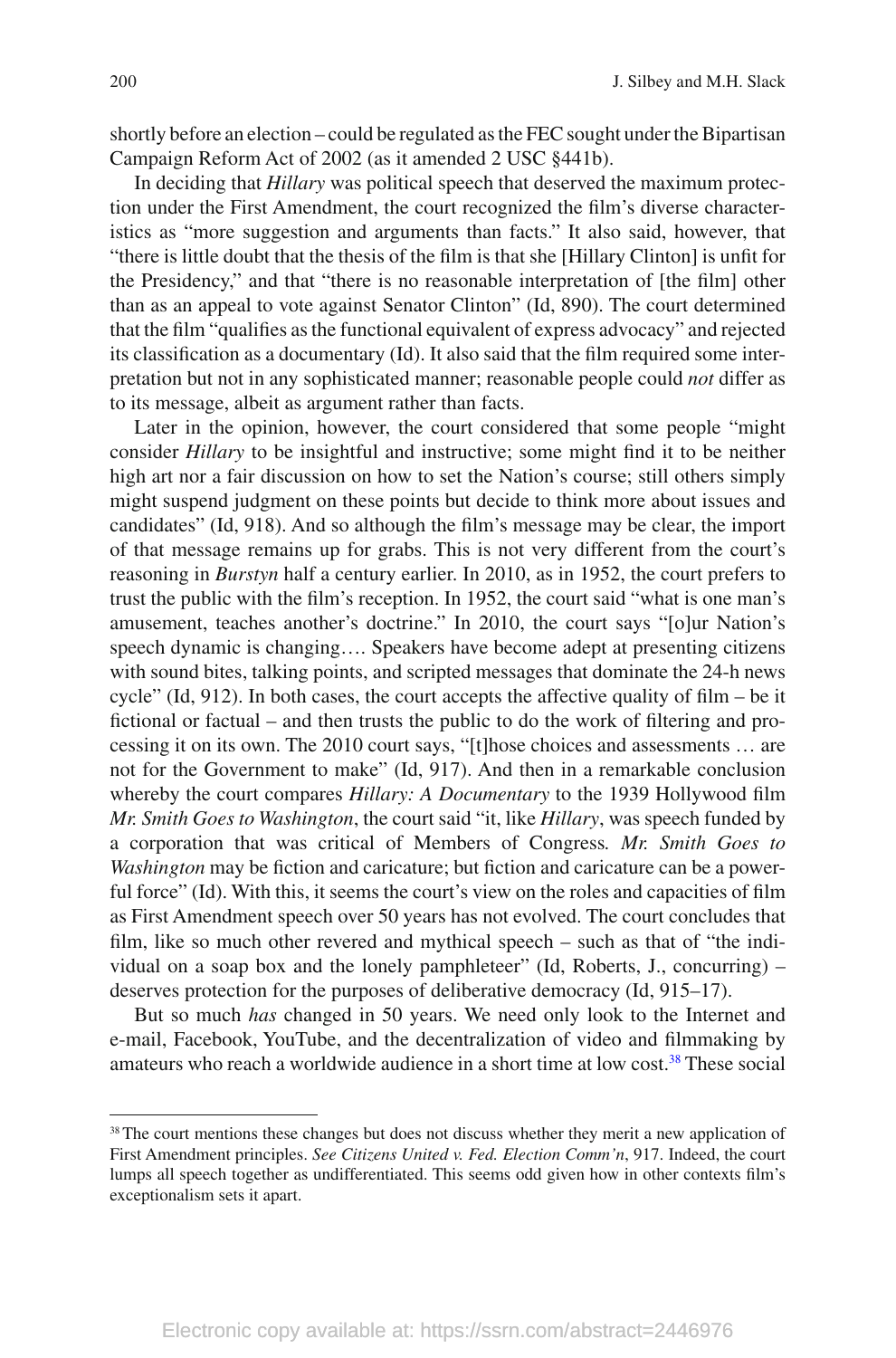facts make film potentially even more powerful as a medium. It is not necessarily film that has changed, but the world and manner in which the film is made and distributed. The dissent, written by Justice Stevens and joined by three other colleagues, recognizes this. Justice Stevens does not say that the film should be restricted within weeks of an election, only that for it to be shown up to and on the day of an election for maximum impact it need to "abjure business contributions or use of the funds in its PAC" (Id, 944, Stevens, J., dissenting). Stevens goes on to say:

Let us be clear: [our precedent does not] impl[y] that corporations may be silenced; the FEC is not a 'censor,' and in the years since these cases, corporations have continued to play a major role in national dialogue. Laws such as [those at issue here] target a class of communications that is especially likely to corrupt the political process,… and that may not even reflect the views of those who pay for it. Such laws burden political speech, and that is always a serious matter demanding careful scrutiny. But the majority's incessant talk of a 'ban' aims at a straw man…. The Government routinely places special restrictions on the speech rights of students, prisoners, members of the Armed Forces, foreigners and its own employees. When such restrictions are justified by a legitimate governmental interest, they do not necessarily raise constitutional problems. (Id)

Stevens' dissent recognizes the various degrees of "free" that are part of First Amendment jurisprudence. And he does not differentiate film among them, but instead distinguishes the person or entity who speaks through the film (here a corporation). Calling the majority's application of the First Amendment "wooden" (Id), Stevens recognizes that the First Amendment has come far, expanded in application, and that this is good. But he also cautions that what is at issue here is not the film per se but the wholesale protection of "general treasury electioneering expenditures by corporations"  $(Id)$ . To him, the film at issue was the output of corporate power and not of individual speech that the majority's First Amendment mythologizes. To Stevens, and the others who signed on to his dissent, the twenty-first century is vastly different from the early to mid-twentieth century precisely because of the magnitude of corporate influence over daily life; corporate entities are not simply aggregates of individual will or ideas. "Films" are not the issue, it is their authors.

Interestingly enough, in this most recent of cases discussing film and speech, the dissent and the majority do not disagree about the film's message or about its forceful way of making meaning. Instead, they disagree because of *who* is speaking through the film. Both sides agree that film may be uniquely powerful as speech, even exceptionally so. But the court remains divided as to the import of the film's authorship. The majority romanticizes the film as the product of a single entity, with a voice worthy of protecting in a democratic society. The dissent sees the film as a product of a corporation composed of diverse actors and thus as impossibly claiming to represent the unified voices of the company's shareholders. In *Citizens United*, film spans the distance between a soapbox speech and a corporate prospectus. The film at issue, *Hillary: A Documentary*, is of course very much like *both* of these things. And perhaps this variable and malleable nature of film as a complex speech act accounts for the irreconcilable positions taken by the justices in the case.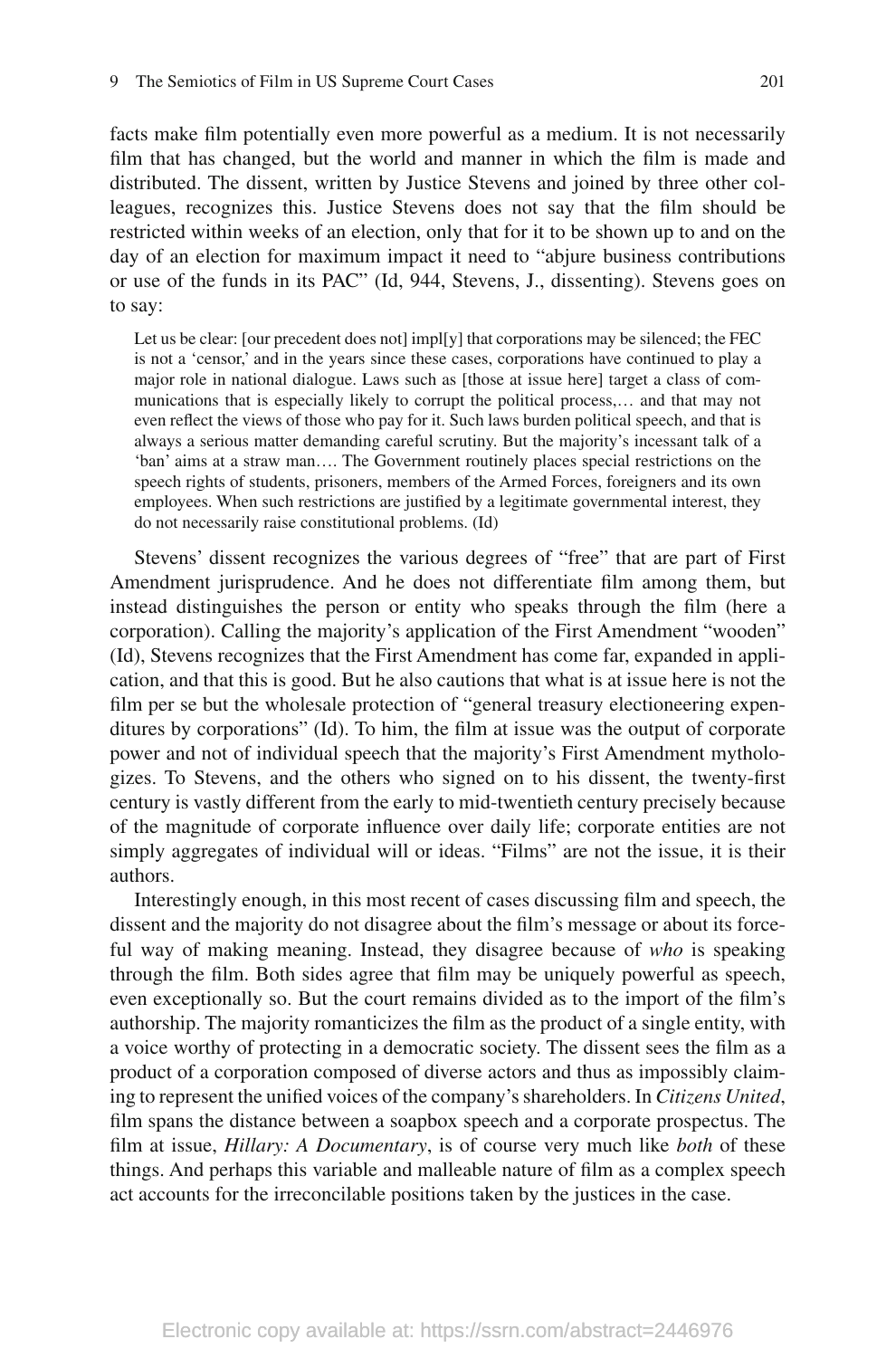<span id="page-25-0"></span> These cases, taken as a whole, are full of contradictions and puzzles such as this one. They describe a Supreme Court that asserts that it (and other courts) is uniquely capable of evaluating film content but also that film is best left to its audience to interpret. These cases demonstrate that the court recognizes film's diverse and strong economic hold on the national economy because of its mass appeal and complex industry, but also that these facts should not disqualify film from First Amendment protection. Finally, these cases describe an exceptionalism whereby film, although like other ubiquitous market goods and other forms of protected speech, should nonetheless be handled with care, as if it is still not entirely understood in terms of its social and cultural influences. This final point recalls the prescient statement of Vladimir Lenin that "of all the arts, for us the cinema is the most important." 39 To be sure, these cases from the US Supreme Court recognize the extraordinary influence of film on politics, culture, and economic life in the United States. It is not mere fringe entertainment, but deeply part of the fabric of our everyday life. It will be interesting to see whether in the next 100 years of cinema the court's special care of film is replaced, and if so, with what.

#### **References**

- Austin, Regina. 2006. The next "New Wave": Law-genre documentaries, lawyering in support of the creative process, and visual legal advocacy. *Fordham Intellectual Property Media & Entertainment Law Journal* 16: 809–868.
- Beebe, Barton. 2004. The semiotic analysis of trademark law. *UCLA Law Review* 51: 621, 629–633.
- Buchanan, Ruth, Rebecca Johnson. 2008. Strange encounters: Exploring law and film in the affective register. *Law, Politics & Society,* 46: 33, 33–34. See also Elizabeth Carolyn Miller. 2008. *Framed: The new woman criminal in British culture at the Fin de Siècle* . Ann Arbor: University of Michigan Press.
- Chase, Anthony. 2002. *Movies on trial: The legal system on the silver screen* . New York: The New Press.
- Chase, Anthony. 1996. *Legal reelism: Film as legal texts* , ed. John Denvir. Urbana: University of Illinois Press.
- Johnson, Rebecca. 2000. Leaving normal: Constructing the family at the movies in law. In *New perspectives on deviance: The construction of deviance in everyday life* , ed. Lori G. Beaman, 163–179. Scarborough: Prentice-Hall.
- Kahan, Dan M., David A. Hoffman, and Donald Braman. 2009. Whose eyes are you going to believe: Scott v. Harris and the perils of cognitive illiberalism. *Harvard Law Review* 122: 837–906.
- Kamir, Orit. 2006. *Framed: Women in law and film*. Durham: Duke University Press.
- Leyda, Jay. 1973. *Kino: A history of the Russian and Soviet film*, 161. Princeton: Princeton University Press.

<sup>&</sup>lt;sup>39</sup> This recalls Lenin's prediction that "of all the arts, for us the cinema is the most important." Jay Leyda , *Kino: A History of the Russian and Soviet Film* (Princeton: Princeton University Press, 1973), 161.